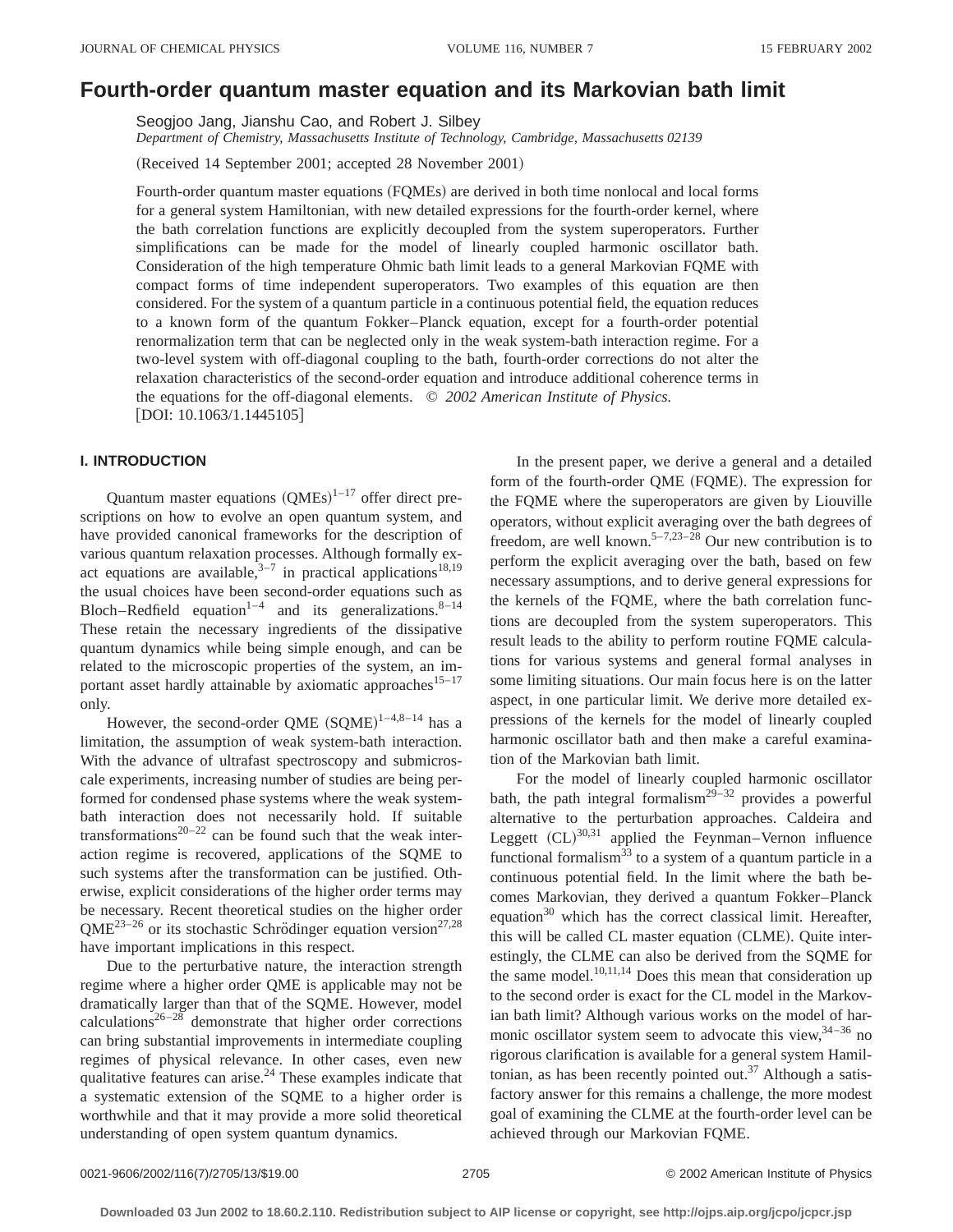A two-level system coupled to the harmonic oscillator bath has been studied numerous times, since it is the simplest nontrivial model mimicking an open discrete quantum system.32 However, straightforward perturbative studies beyond the second order are rare. $23-26$  Important contributions were made by Skinner and co-workers $^{23,24}$  who showed that the dephasing time  $(T_2)$  can be different from twice the population relaxation time  $(T_1)$  even when the system-bath coupling is off-diagonal. More surprisingly,  $T_2$  can be greater than  $2T_1$  for a certain complex coupling. These results are obtained for finite bath correlation time. According to their formal expression for the pure dephasing time, $24$  however, the second-order result of  $T_2=2T_1$  is recovered in the limit where the bath timescale becomes zero. Thus for the model of two-level system off-diagonally coupled to the Markovian bath, the fourth-order corrections should appear only in the coherence terms. Confirmation of this and calculation of the coherence terms can be done quite easily using our general expression for the Markovian FQME.

The paper is organized as follows. In Sec. II, we derive FQMEs for a general system plus bath Hamiltonian. Section III considers the special case of linearly coupled harmonic oscillator bath. In Sec. IV, a Markovian FQME is derived in the high temperature Ohmic bath limit, which is then applied to the above two examples of the system Hamiltonian, the CL model and a two-level system off-diagonally coupled to the bath. Section V summarizes conclusions and the implications of the present work.

## **II. GENERAL EXPRESSIONS FOR THE FOURTH-ORDER EQUATION**

Consider a closed composite of system plus bath with the Hamiltonian given by

$$
H = H_s + H_b + H_1 = H_0 + H_1,\tag{1}
$$

where  $H_s$  is the system Hamiltonian,  $H_b$  the bath Hamiltonian, and  $H_1$  represents the interaction between the system and the bath. For the clarity of presentation, we assume that the interaction is a single product of a system operator *S* and a bath operator *B* as follows:

$$
H_1 = SB.\t\t(2)
$$

All the following results are, however, general enough to be extended to the cases where the interaction is given by a sum of terms like Eq.  $(2)$ . Appendix A provides derivations for this general situation, and all the results of the present section can be obtained from those in Appendix A by dropping all the indices.

In the interaction picture defined by the zeroth-order Hamiltonian  $H_0$ , the total density operator satisfies the following time dependent quantum Liouville equation:

$$
\dot{\rho}(t) = -i\mathcal{L}_1(t)\rho(t) \equiv -\frac{i}{\hbar} [S(t)B(t), \rho(t)],\tag{3}
$$

where  $S(t) \equiv e^{iH_s t/\hbar} S e^{-iH_s t/\hbar}$  and  $B(t) \equiv e^{iH_b t/\hbar} B e^{-iH_b t/\hbar}$ . For notational convenience, we have used the same symbols for the interaction picture operators as those in the Schrödinger picture. Hereafter, *all operators are defined in the interaction picture unless specified otherwise*.

The total density operator at  $t=0$  is assumed to be the following product form:

$$
\rho(0) = \sigma(0)\rho_b, \qquad (4)
$$

where  $\sigma(0)$  is an arbitrary system density operator and  $\rho_b$  is an equilibrium bath density operator commuting with  $H<sub>b</sub>$ . The bath part of the interaction Hamiltonian satisfies the following condition:

$$
\operatorname{Tr}_b\{\rho_b B\} = 0,\tag{5}
$$

which is always possible for a properly defined system Hamiltonian.

For the conditions as specified above, formally exact quantum master equations with simple structure can be derived. From these formally exact equations, the FQMEs can be obtained by making approximations valid up to the fourth order of the system-bath interaction. There are two wellknown distinctive procedures. One uses the projection operator technique,  $3.5-10,38,39$  which leads to time-nonlocal  $(TN)$ equation, and the other employs the generalized cumulant theorem,  $5-7,23,40$  which leads to time-local (TL) equation. When considered up to the infinite order, these two equations are equivalent.<sup>5–7</sup> Within the perturbative approximations, however, they become different.

## **A. Time-nonlocal fourth-order quantum master equation** (TN-FQME)

The TN equation is often called chronological ordering prescription<sup>6</sup> or time convolution<sup>7</sup> equation. The derivation can be made using the projection operator technique as mentioned above. Although this procedure has been demonstrated many times,  $3.5 - 10.38,39$  we provide our own derivation in Appendix A to make the present work self-contained. Equation  $(AB)$  is the formally exact TN-QME for the reduced system density operator  $\sigma(t) \equiv \text{Tr}_b\{\rho(t)\}\$ . The TN-FQME can be found by making a second-order approximation for  $\exp_{(+)}\{-i\int_{\tau}^{t} d\tau'(1-\mathcal{P})\mathcal{L}_1(\tau')\}$ . The result is Eq.  $(A9)$ , which can be equivalently written as

$$
\dot{\sigma}(t) \approx -\int_0^t d\tau (\mathcal{K}^{(2)}(t,\tau) - \mathcal{K}^{(4)}(t,\tau)) \sigma(\tau), \tag{6}
$$

where

$$
\mathcal{K}^{(2)}(t,\tau) \equiv \langle \mathcal{L}_1(t)\mathcal{L}_1(\tau) \rangle, \tag{7}
$$

$$
\mathcal{K}^{(4)}(t,\tau) \equiv \int_{\tau}^{t} d\tau_{1} \int_{\tau}^{\tau_{1}} d\tau_{2} \langle \mathcal{L}_{1}(t) \mathcal{L}_{1}(\tau_{1}) \mathcal{L}_{1}(\tau_{2}) \mathcal{L}_{1}(\tau) \rangle
$$

$$
- \langle \mathcal{L}_{1}(t) \mathcal{L}_{1}(\tau_{1}) \rangle \langle \mathcal{L}_{1}(\tau_{2}) \mathcal{L}_{1}(\tau) \rangle, \tag{8}
$$

where  $\langle \cdots \rangle = \text{Tr}_b \{ \cdots \rho_b \}$ . When transformed back to the Schrödinger picture, Eq.  $(6)$  involves time convolution integrals, the solution of which may be obtained more easily in the Laplace domain. After the bath averaging is taken explicitly, Eq.  $(7)$  can be expressed as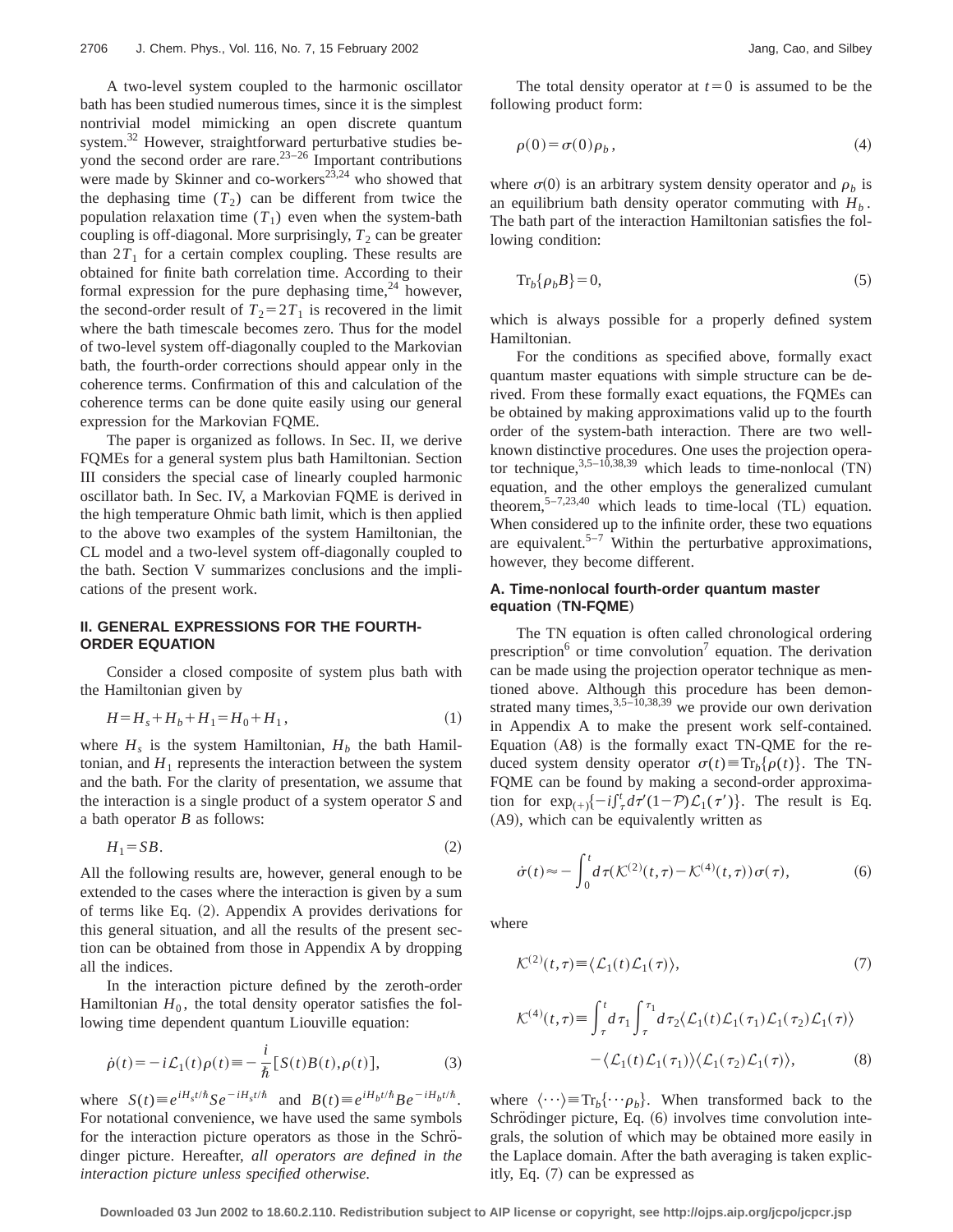$$
\mathcal{K}^{(2)}(t,\tau)(\cdot) = \frac{1}{\hbar^2} \left[ S(t), \langle B(t)B(\tau) \rangle S(\tau)(\cdot) - \langle B(\tau)B(t) \rangle (\cdot) S(\tau) \right],\tag{9}
$$

which corresponds to Eq.  $(A11)$  with all the indices dropped. This expression for the second-order kernel is well-known.<sup>10–12,14</sup> Similarly, Eq.  $(8)$  can be expressed as

$$
\mathcal{K}^{(4)}(t,\tau)(\,\cdot\,) = \frac{1}{\hbar^4} \int_{\tau}^{t} d\tau_1 \int_{\tau}^{\tau_1} d\tau_2 [S(t), S(\tau_1) F(t, \tau_1, \tau_2, \tau; \cdot) - F^{\dagger}(t, \tau_1, \tau_2, \tau; \cdot) S(\tau_1)], \tag{10}
$$

with

$$
F(t, \tau_1, \tau_2, \tau; \cdot) = (\langle B_I B_{\tau_1} B_{\tau_2} B_{\tau} \rangle - \langle B_I B_{\tau_1} \rangle \langle B_{\tau_2} B_{\tau} \rangle) S_{\tau_2} S_{\tau}(\cdot)
$$

$$
- (\langle B_{\tau} B_I B_{\tau_1} B_{\tau_2} \rangle - \langle B_I B_{\tau_1} \rangle \langle B_{\tau} B_{\tau_2} \rangle) S_{\tau_2}(\cdot) S_{\tau}
$$

$$
- (\langle B_{\tau_2} B_I B_{\tau_1} B_{\tau} \rangle - \langle B_I B_{\tau_1} \rangle \langle B_{\tau_2} B_{\tau} \rangle) S_{\tau}(\cdot) S_{\tau_2}
$$

$$
+ (\langle B_{\tau} B_{\tau_2} B_I B_{\tau_1} \rangle - \langle B_I B_{\tau_1} \rangle \langle B_{\tau} B_{\tau_2} \rangle)(\cdot) S_{\tau} S_{\tau_2}, \qquad (11)
$$

where the time arguments were denoted as subscripts. Equations  $(10)$  and  $(11)$  correspond to Eqs.  $(A16)$  and  $(A17)$ , with all the indices dropped. To our knowledge, this type of general expression for the fourth-order kernel has not been reported before.

Equations  $(6)$ ,  $(9)$ ,  $(10)$ , and  $(11)$  form a closed set of expressions for the TN-FQME. No assumption was made on the system Hamiltonian nor on the system-bath interaction within the form of Eq.  $(2)$ . As expected, the fourth-order term involves four-time bath correlation functions and triple integrations over time. Solving this in real time domain may be time consuming. When considered in the Laplace domain, the Schrödinger picture version of Eq.  $(6)$  can have a relatively simple structure and lend itself to a physically motivated approximation for the remaining infinite order terms. Golosov and Reichman<sup>41</sup> recently demonstrated that this approach enhances the accuracy a great deal when applied to a different type of master equation.

## **B. Time-local fourth-order quantum master equation** "**TL-FQME**…

The TL equation is often called partial ordering prescription<sup>6</sup> or time convolutionless<sup>27</sup> equation, and can be obtained by employing the generalized cumulant theorem.<sup>40</sup> Alternatively, $\alpha$  one can convert the TN equation to the corresponding TL equation by inverting  $\sigma(\tau)$  to  $\sigma(t)$ . At the fourth-order level, this procedure can be performed in a simplified manner shown below.

In Eq.  $(6)$ , the second-order term can be replaced with the following approximation:

$$
\mathcal{K}^{(2)}(t,\tau)\sigma(\tau) = \mathcal{K}^{(2)}(t,\tau)\sigma(t) - \mathcal{K}^{(2)}(t,\tau)(\sigma(t) - \sigma(\tau))
$$

$$
\approx \mathcal{K}^{(2)}(t,\tau) \left(\sigma(t) - \int_{\tau}^{t} d\tau_{1} \int_{0}^{\tau_{1}} d\tau_{2}
$$

$$
\times \mathcal{K}^{(2)}(\tau_{1},\tau_{2})\sigma(\tau_{2})\right)
$$

$$
\approx \mathcal{K}^{(2)}(t,\tau) \left(1 - \int_{\tau}^{t} d\tau_{1} \int_{0}^{\tau_{1}} d\tau_{2}
$$

$$
\times \mathcal{K}^{(2)}(\tau_{1},\tau_{2})\right)\sigma(t), \qquad (12)
$$

where the second equality is obtained by integrating the second order approximation of Eq.  $(6)$  from  $\tau$  to *t* and the third equality by replacing  $\sigma(\tau_2)$  with  $\sigma(t)$ . These approximations do not affect the accuracy of the equation up to the fourth order because the errors, when multiplied with  $\mathcal{K}^{(2)}(t,\tau)\mathcal{K}^{(2)}(\tau_1,\tau_2)$ , appear in the fifth and higher order terms. Similarly, the second term in the integrand of Eq.  $(6)$ can be approximated as

$$
\mathcal{K}^{(4)}(t,\tau)\sigma(\tau) \approx \mathcal{K}^{(4)}(t,\tau)\sigma(t),\tag{13}
$$

without degrading the accuracy of the equation up to the fourth order. Employing the approximations given by Eqs.  $(12)$  and  $(13)$ , one can now transform Eq.  $(6)$  into the following TL equation:

$$
\dot{\sigma}(t) \approx -(\mathcal{R}^{(2)}(t) - \mathcal{R}^{(4)}(t))\sigma(t),\tag{14}
$$

where

$$
\mathcal{R}^{(2)}(t) \equiv \int_0^t d\tau \mathcal{K}^{(2)}(t,\tau),
$$
\n(15)  
\n
$$
\mathcal{R}^{(4)}(t) \equiv \int_0^t d\tau \mathcal{K}^{(4)}(t,\tau) - \int_0^t d\tau \int_\tau^t d\tau_1 \int_0^{\tau_1} d\tau_2
$$
\n
$$
\times \mathcal{K}^{(2)}(t,\tau) \mathcal{K}^{(2)}(\tau_1,\tau_2).
$$

These two relaxation operators involve time integrations of  $\mathcal{K}^{(2)}(t,\tau)$  and  $\mathcal{K}^{(4)}(t,\tau)$ , for which the detailed expressions are given by Eqs.  $(9)$  and  $(10)$ . The TL-FQME, Eq.  $(14)$ , is suitable for time domain study. Compared to the TL-SQME, solving this equation has an additional cost of calculating the four-time bath correlation functions and triple time integrations. However, if an explicit expression for  $\mathcal{R}^{(4)}(t)$  can be found, implementation of the TL-FQME is no more difficult than the TL-SQME. Before ending this section, it is meaningful to check the validity of the derivation presented here by rewriting Eq.  $(16)$  in a more familiar form. In the second term, the integration over  $\tau_2$  can be divided into the two regions of  $0 \le \tau_2 < \tau$  and  $\tau \le \tau_2 < \tau_1$ . Interchanging  $\tau_2$  and  $\tau$ for the latter case and inserting Eqs.  $(7)$  and  $(8)$  into the final expression for  $\mathcal{R}^{(4)}(t)$ , Eq. (16) can be expressed as

$$
\mathcal{R}^{(4)}(t) = \int_0^t d\tau_1 \int_0^{\tau_1} d\tau_2 \int_0^{\tau_2} d\tau (\langle \mathcal{L}_1(t) \mathcal{L}_1(\tau_1) \mathcal{L}_1(\tau_2) \mathcal{L}_1(\tau) \rangle \n- \langle \mathcal{L}_1(t) \mathcal{L}_1(\tau_1) \rangle \langle \mathcal{L}_1(\tau_2) \mathcal{L}_1(\tau) \rangle \n- \langle \mathcal{L}_1(t) \mathcal{L}_1(\tau_2) \rangle \langle \mathcal{L}_1(\tau_1) \mathcal{L}_1(\tau) \rangle \n- \langle \mathcal{L}_1(t) \mathcal{L}_1(\tau) \rangle \langle \mathcal{L}_1(\tau_1) \mathcal{L}_1(\tau_2) \rangle.
$$
\n(17)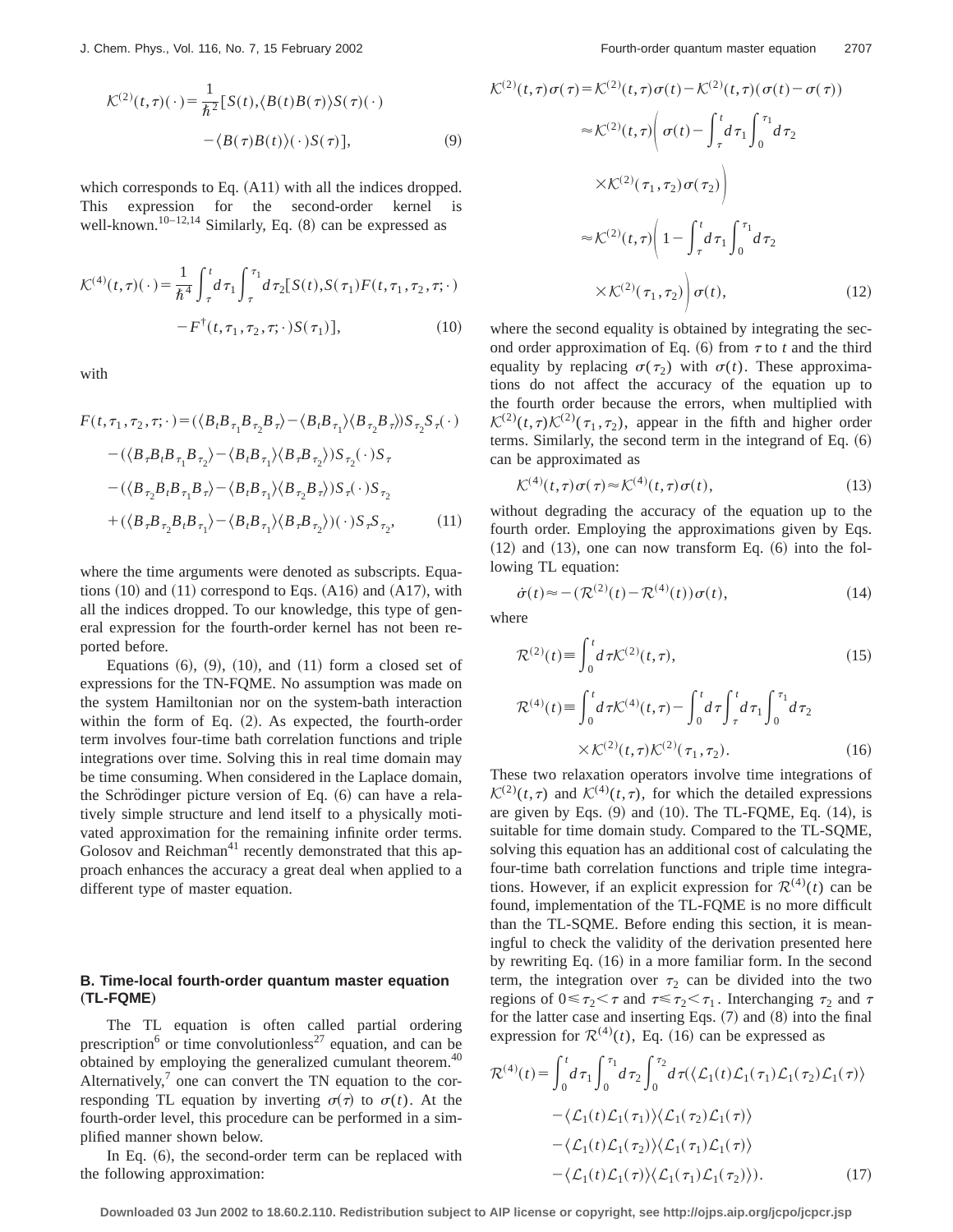This is the usual form of the fourth-order kernel found in the literature,  $5-7,23-28$  and thus demonstrates the validity of the derivation made in the present section.

## **III. LINEARLY COUPLED HARMONIC OSCILLATOR BATH**

For the model of linearly coupled harmonic oscillator bath, the fourth-order terms can be simplified further. Assume the bath Hamiltonian is given by

$$
H_b = \sum_n \frac{p_n^2}{2m_n} + \frac{m_n \omega_n^2}{2} x_n^2,
$$
 (18)

and the bath part of the interaction Hamiltonian given by Eq.  $(2)$  has the following form:

$$
B = -\sum_{n} c_n x_n. \tag{19}
$$

We consider the following canonical density operator:

$$
\rho_b = e^{-\beta H_b} / Z_b \,,\tag{20}
$$

where  $Z_b = Tr_b \{e^{-\beta H_b}\}\$ , as the equilibrium density operator defining the initial condition and the projection operator of Eq.  $(A3)$ . For these specifications, the two-time bath correlation function is written as

$$
\langle B(t)B \rangle = \hbar(\chi(t) - i\varphi(t)),\tag{21}
$$

where

$$
\chi(t) = \frac{1}{\pi} \int_0^\infty d\omega J(\omega) \coth(\beta \hbar \omega/2) \cos(\omega t),\tag{22}
$$

$$
\varphi(t) = \frac{1}{\pi} \int_0^\infty d\omega J(\omega) \sin(\omega t),\tag{23}
$$

with the spectral density defined as

$$
J(\omega) \equiv \frac{\pi}{2} \sum_{n} \frac{c_n^2}{m_n \omega_n} \delta(\omega - \omega_n).
$$
 (24)

The four-time bath correlation functions appearing in Eq.  $(11)$  can be expressed as a sum of products of the twotime correlation functions, with the application of Wick's rule. The resulting expression for the more general case considered in Appendix A is given by Eq.  $(A18)$  or  $(A20)$ . In order to simplify the notation, we denote the commutator and the anticommutator with  $S(t)$  as

$$
\mathcal{C}(t)(\cdot) \equiv [S(t), \cdot],\tag{25}
$$

$$
\mathcal{A}(t)(\cdot) \equiv \{S(t), \cdot\},\tag{26}
$$

and define the following superoperator:

$$
\mathcal{D}(t,t') \equiv \chi(t-t')\mathcal{C}(t') - i\varphi(t-t')\mathcal{A}(t'). \tag{27}
$$

Then the second-order kernel given by Eq.  $(9)$  can be compactly written as

$$
\mathcal{K}^{(2)}(t,\tau) = \frac{1}{\hbar} \mathcal{C}(t) \mathcal{D}(t,\tau). \tag{28}
$$

The detailed form of the fourth-order kernel can be found by inserting Eq.  $(A20)$  with all the indices dropped into Eq.  $(10)$ , which is expressed as

$$
\mathcal{K}^{(4)}(t,\tau) = \frac{1}{\hbar^2} \int_{\tau}^{t} d\tau_1 \int_{\tau}^{\tau_1} d\tau_2 \mathcal{C}(t) \mathcal{C}(\tau_1)
$$
  
 
$$
\times (\mathcal{D}(t,\tau_2) \mathcal{D}(\tau_1,\tau) + \mathcal{D}(\tau_1,\tau_2) \mathcal{D}(t,\tau)),
$$
 (29)

where the definitions of Eqs.  $(25)$ – $(27)$  were used.

Inserting Eq.  $(28)$  into Eq.  $(15)$ , one can show that the second-order relaxation operator in the TL equation has the following form:

$$
\mathcal{R}^{(2)}(t) = \frac{1}{\hbar} \int_0^t d\tau \mathcal{C}(t) \mathcal{D}(t, \tau). \tag{30}
$$

Inserting Eqs.  $(28)$  and  $(29)$  into Eq.  $(16)$ , one can show that the fourth-order relaxation operator in the TL equation can be expressed as

$$
\mathcal{R}^{(4)}(t) = \frac{1}{\hbar^2} \int_0^t d\tau_1 \int_0^{\tau_1} d\tau_2 \int_0^{\tau_2} d\tau_3 \mathcal{C}(t) \times (\mathcal{C}(\tau_1) \mathcal{D}(t, \tau_2) \mathcal{D}(\tau_1, \tau_3) \n- \mathcal{D}(t, \tau_2) \mathcal{C}(\tau_1) \mathcal{D}(\tau_1, \tau_3) \n+ \mathcal{C}(\tau_1) \mathcal{D}(\tau_1, \tau_2) \mathcal{D}(t, \tau_3) \n- \mathcal{D}(t, \tau_3) \mathcal{C}(\tau_1) \mathcal{D}(\tau_1, \tau_2)),
$$
\n(31)

where the same manipulation as deriving Eq.  $(17)$  from Eq.  $(16)$  has been made but using the explicit forms of  $\mathcal{K}^{(2)}(t,\tau)$  and  $\mathcal{K}^{(4)}(t,\tau)$  given by Eqs. (28) and (29). A similar structure can be seen in a different fourth-order analysis.42

Equations  $(28)$  and  $(29)$  are the final expressions for the kernels of the TN-FQME, Eq.  $(6)$ , and Eqs.  $(30)$  and  $(31)$  are those for the relaxation operators of the TL-FQME given by Eq.  $(14)$ . The only assumption necessary for these simplifications is the Wick's rule, and no specification for the bath time scale has been made yet. Compared to Eq.  $(29)$ , Eq.  $(31)$  has additional two terms with different ordering and sign. The net contribution of the four terms in Eq.  $(31)$  is expected to diminish as the timescale of the bath decreases. Thus the fourth-order correction for the TL-SQME in the Markovian bath limit may have a relatively simple structure.

#### **IV. HIGH TEMPERATURE OHMIC BATH LIMIT**

Assume that the spectral density is given by

$$
J(\omega) = \eta \omega \Theta(\omega/\omega_c), \qquad (32)
$$

where  $\Theta(x)$  is a cutoff function decaying faster than  $1/x$  and  $\omega_c$  is the cutoff frequency determining the spectral range of the bath, which is assumed to be much larger than the inverse of the system timescale  $\tau_s$ . In the high temperature limit of  $\beta \hbar \omega_c \ll 1$ , the real part of the bath correlation function, Eq.  $(22)$ , can be approximated as

$$
\chi(t) \approx \frac{2\,\eta}{\beta\hbar\,\pi} \int_0^\infty d\omega \Theta(\omega/\omega_c) \cos(\omega t) \equiv \frac{2\,\eta}{\beta\hbar} \,\tilde{\delta}(t). \tag{33}
$$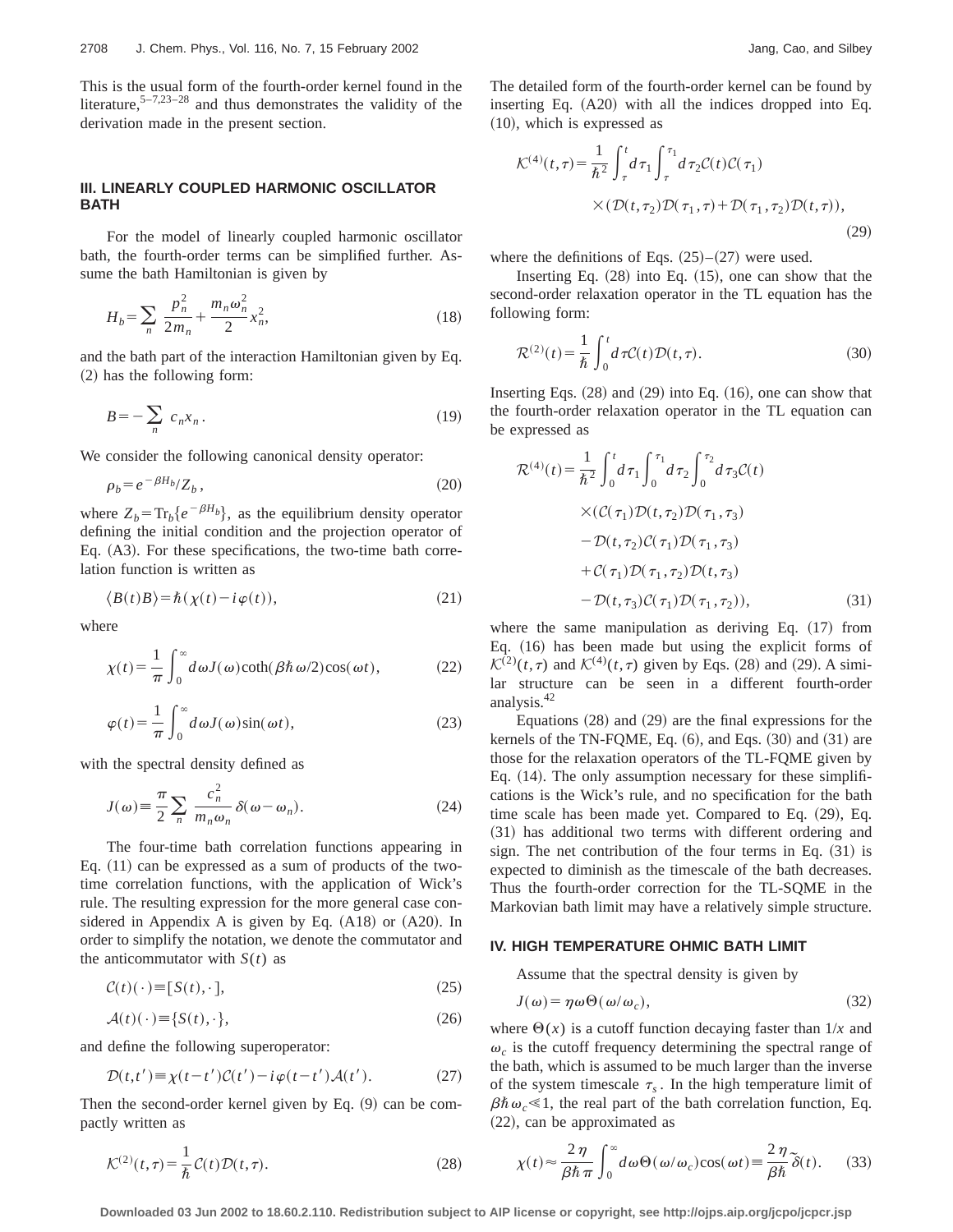Irrespective of the temperature, the imaginary part, Eq.  $(23)$ , can be written as

$$
\varphi(t) = -\eta \, \widetilde{\delta}'(t). \tag{34}
$$

In Eqs. (33) and (34),  $\tilde{\delta}(t)$  and  $\tilde{\delta}'(t)$  become the Dirac-delta function and its derivative if  $\omega_c \rightarrow \infty$ . Physically, however,  $\omega_c$  always remain finite, which is also consistent with the high temperature condition stated above. Here we assume that the system-bath time scale ratio  $\omega_c \tau_s$  is large enough such that  $\tilde{\delta}(t)$  can be approximated as the genuine Diracdelta function when being integrated with slowly varying system operators.<sup>43</sup> Otherwise,  $\delta(t)$  is still a well-defined function localized near  $t \sim 1/\omega_c$  and with finite  $\tilde{\delta}(0)$  of order  $\omega_c$ . To be consistent, however, one should disregard terms of order  $1/(\omega_c \tau_s)$  or smaller in all other integrations involving  $\delta(t)$  and its derivative. Recognition of this fact is important in unambiguous evaluation of the fourth-order kernels as will be shown later. In the following, we assume that  $t\omega_c \ge 1$ . Thus initial slippage dynamics $44,45$  is not a concern here.

The TL-FQME of Eq.  $(14)$  is suitable for the consideration of the Markovian bath limit. Inserting Eqs.  $(27)$ ,  $(33)$ , and  $(34)$  into Eq.  $(30)$ ,

$$
\mathcal{R}^{(2)}(t) = \frac{1}{\hbar} \int_0^t d\tau C(t) \left( \frac{2\,\eta}{\beta\hbar} \, \widetilde{\delta}(t-\tau) C(\tau) + i\,\eta \, \widetilde{\delta}'(t-\tau) \mathcal{A}(\tau) \right) \\ \approx \frac{\eta}{\beta\hbar^2} C C - \frac{i\,\eta}{\hbar} \, \widetilde{\delta}(0) C \mathcal{A} + \frac{i\,\eta}{2\hbar} C \dot{\mathcal{A}}, \tag{35}
$$

where all the operators in the last line have the same time argument *t*, which was omitted, and  $A = dA(t)/dt$ . For the calculation of  $\mathcal{R}^{(4)}(t)$ , we insert Eq. (27) into Eq. (31) and arrange terms as follows:

$$
\mathcal{R}^{(4)}(t) = \frac{1}{\hbar^2} \int_0^t d\tau_3 \int_0^{\tau_3} d\tau_2 \int_0^{\tau_2} d\tau_1 \mathcal{C}(t) (\kappa_1(\tau_1, \tau_2, \tau_3, t))
$$
\n
$$
+ \kappa_2(\tau_1, \tau_2, \tau_3, t))
$$
\n(36)

$$
+\kappa_2(\tau_1,\tau_2,\tau_3,t)),\tag{36}
$$

where a change of time integrands,  $\tau_i \rightarrow t - \tau_i$ , has been made, and the two kernels  $\kappa_1$  and  $\kappa_2$  are given by

$$
\kappa_1(\tau_1, \tau_2, \tau_3, t) \equiv \chi(\tau_2) \chi(\tau_3 - \tau_1) (\mathcal{C}_1 \mathcal{C}_2 \mathcal{C}_3 - \mathcal{C}_2 \mathcal{C}_1 \mathcal{C}_3)
$$
  
\n
$$
-i \varphi(\tau_2) \chi(\tau_3 - \tau_1) (\mathcal{C}_1 \mathcal{A}_2 \mathcal{C}_3 - \mathcal{A}_2 \mathcal{C}_1 \mathcal{C}_3)
$$
  
\n
$$
-i \chi(\tau_2) \varphi(\tau_3 - \tau_1) (\mathcal{C}_1 \mathcal{C}_2 \mathcal{A}_3 - \mathcal{C}_2 \mathcal{C}_1 \mathcal{A}_3)
$$
  
\n
$$
- \varphi(\tau_2) \varphi(\tau_3 - \tau_1) (\mathcal{C}_1 \mathcal{A}_2 \mathcal{A}_3 - \mathcal{A}_2 \mathcal{C}_1 \mathcal{A}_3),
$$
  
\n(37)

and

$$
\kappa_2(\tau_1, \tau_2, \tau_3, t) \equiv \chi(\tau_2 - \tau_1) \chi(\tau_3) (\mathcal{C}_1 \mathcal{C}_2 \mathcal{C}_3 - \mathcal{C}_3 \mathcal{C}_1 \mathcal{C}_2) - i \varphi(\tau_2 \n- \tau_1) \chi(\tau_3) (\mathcal{C}_1 \mathcal{A}_2 \mathcal{C}_3 - \mathcal{C}_3 \mathcal{C}_1 \mathcal{A}_2) \n- i \chi(\tau_2 - \tau_1) \varphi(\tau_3) (\mathcal{C}_1 \mathcal{C}_2 \mathcal{A}_3 - \mathcal{A}_3 \mathcal{C}_1 \mathcal{C}_2) \n- \varphi(\tau_2 - \tau_1) \varphi(\tau_3) (\mathcal{C}_1 \mathcal{A}_2 \mathcal{A}_3 - \mathcal{A}_3 \mathcal{C}_1 \mathcal{A}_2).
$$
\n(38)

In Eqs.  $(37)$  and  $(38)$ , the subscripts 1, 2, and 3 in the superoperators C and A represent the time arguments  $t-\tau_1$ , *t* 

 $-\tau_2$ , and  $t-\tau_3$ , and  $\chi(t)$  and  $\varphi(t)$  are given by Eqs. (33) and  $(34)$ . Due to the near singular nature of these functions, care should be taken in evaluating the integrations of  $\kappa_1$  and  $\kappa_2$ . The calculations are detailed in Appendix B.

In Eqs.  $(37)$  and  $(38)$ , each difference of the two similar triple products of  $C$  and/or  $A$  within a bracket vanishes if their time arguments become the same. As a result, all terms proportional to  $W(0,0,0)$  in Appendix B do not contribute to the integrations of  $\kappa_1$  and  $\kappa_2$  in Eq. (36). The only contribution to the integration of  $\kappa_1$  is made by a term of the type of Eq. (B11). Inserting  $W(\tau_1, \tau_2, \tau_3) = C(t - \tau_1)\mathcal{A}(t - \tau_2)\mathcal{A}(t)$  $(-\tau_3) - \mathcal{A}(t - \tau_2)\mathcal{C}(t - \tau_1)\mathcal{A}(t - \tau_3)$  into Eq. (B11), one can show that

$$
\frac{1}{\eta^2} \int_0^t d\tau_3 \int_0^{\tau_3} d\tau_2 \int_0^{\tau_2} d\tau_1 \kappa_1(\tau_1, \tau_2, \tau_3, t)
$$

$$
= \frac{1}{8} (\mathcal{C} \mathcal{A} \mathcal{A} - \mathcal{A} \mathcal{C} \mathcal{A}) + (\varepsilon' + \frac{1}{8}) (\mathcal{C} \mathcal{A} \mathcal{A} - \mathcal{A} \mathcal{C} \mathcal{A}), \tag{39}
$$

where the identity of  $CA = AC$  has been used and  $\varepsilon'$  is defined by Eq.  $(B13)$ . Similarly, only an identity of the type of Eq. (B14) makes contribution to the integration of  $\kappa_2$  in Eq. (36). Inserting  $W(\tau_1, \tau_2, \tau_3) = C(t - \tau_1)\mathcal{A}(t - \tau_2)\mathcal{A}(t - \tau_3)$  $-\mathcal{A}(t-\tau_3)\mathcal{C}(t-\tau_1)\mathcal{A}(t-\tau_2)$  into Eq. (B14), one can show that

$$
\frac{1}{\eta^2} \int_0^t d\tau_3 \int_0^{\tau_3} d\tau_2 \int_0^{\tau_2} d\tau_1 \kappa_2(\tau_1, \tau_2, \tau_3, t)
$$
  
=  $(\varepsilon - \frac{1}{8}) (\dot{C} \mathcal{A} \mathcal{A} - \mathcal{A} \dot{C} \mathcal{A}) + (\varepsilon - \varepsilon') (\mathcal{C} \dot{\mathcal{A}} \mathcal{A} - \mathcal{A} \mathcal{C} \dot{\mathcal{A}})$   
+  $(2\varepsilon - \varepsilon' - \frac{1}{8}) (\mathcal{C} \mathcal{A} \dot{\mathcal{A}} - \dot{\mathcal{A}} \mathcal{C} \dot{\mathcal{A}}),$  (40)

where  $\varepsilon$  is defined by Eq. (B7). Combining Eqs. (39) and  $(40)$  into Eq.  $(36)$ , and recognizing the following identity:

$$
CA\ddot{A} - \dot{A}CA = (CA\dot{A} - CAA) + (C\dot{A}A - \dot{A}CA)
$$

$$
= (AC\dot{A} - C\dot{A}A) + (AC\dot{A} - \dot{C}AA), \qquad (41)
$$

one can show that the fourth-order relaxation operator, Eq.  $(36)$ , becomes

$$
\mathcal{R}^{(4)}(t) \approx -\varepsilon \eta^2 C(\mathcal{C}AA - \mathcal{A}\mathcal{C}\mathcal{A})
$$

$$
-(\varepsilon - \frac{1}{8}) \eta^2 C(\mathcal{C}\mathcal{A}A - \mathcal{A}\mathcal{C}\mathcal{A}). \tag{42}
$$

The two terms in this equation, by explicit manipulations, can be expressed as

$$
(\mathcal{CAA} - \mathcal{ACA})\sigma = \{ [S, S], \{S, \sigma\} \},\tag{43}
$$

$$
(\mathcal{C}\mathcal{A}\mathcal{A} - \mathcal{A}\mathcal{C}\mathcal{A})\sigma = (\mathcal{C}\mathcal{A}\mathcal{A} - \mathcal{C}\mathcal{A}\mathcal{A})\sigma = [S, [[\dot{S}, S], \sigma]].
$$
\n(44)

Combining Eqs.  $(35)$  and  $(42)–(44)$  and using the fact that  $CA(=AC)$  is equal to the commutation with  $S^2$ , one can show that the detailed expression of Eq.  $(14)$  for the linearly coupled Markovian harmonic oscillator bath is given by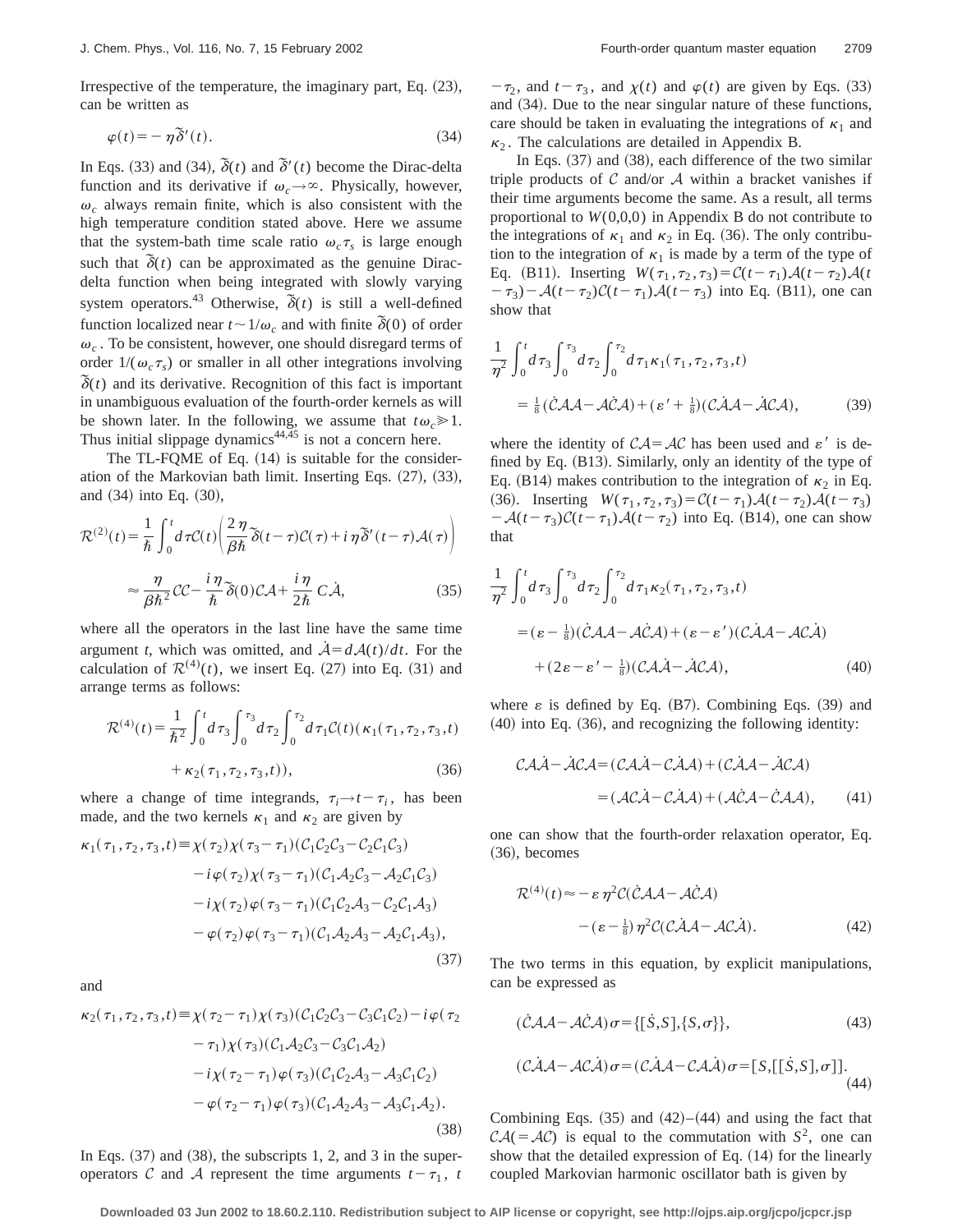$$
\dot{\sigma} \approx -\frac{\eta}{\beta \hbar^2} [S, [S, \sigma]] + i \tilde{\delta}(0) \frac{\eta}{\hbar} [S^2, \sigma] - \frac{i \eta}{2 \hbar} [S, \{\dot{S}, \sigma\}]
$$

$$
- \varepsilon \frac{\eta^2}{\hbar^2} [S, \{[\dot{S}, S], \{S, \sigma\} \}]
$$

$$
-(\varepsilon - \frac{1}{8}) \frac{\eta^2}{\hbar^2} [S, [S, [[\dot{S}, S], \sigma]]]. \tag{45}
$$

This is the main result, represented in the interaction picture, of the present section. The corresponding equation in the Schrödinger picture can be obtained by adding the inertial term due to  $H_s$ . Before doing this, we first introduce a bare system Hamiltonian  $H_s^0$  and assume that

$$
H_s = H_s^0 + \tilde{\delta}(0) \eta S^2. \tag{46}
$$

The second term  $\delta(0)\eta S^2$  in above equation serves as a counter term canceling the second term on the right-hand side of Eq.  $(45)$ . The resulting FQME *in the Schrödinger picture* thus reads

$$
\dot{\sigma} \approx -\frac{i}{\hbar} \left[ H_s^0, \sigma \right] - \frac{\eta}{\beta \hbar^2} \left[ S, \left[ S, \sigma \right] \right] - \frac{i \eta}{2 \hbar} \left[ S, \{ \dot{S}, \sigma \} \right] \n- \varepsilon \frac{\eta^2}{\hbar^2} \left[ S, \{ \left[ \dot{S}, S \right], \{ S, \sigma \} \} \right] \n- (\varepsilon - \frac{1}{8}) \frac{\eta^2}{\hbar^2} \left[ S, \left[ S, \left[ \left[ \dot{S}, S \right], \sigma \right] \right] \right], \tag{47}
$$

where all the operators are defined *in the Schrödinger picture*. The same convention will be used hereafter.

Equation  $(47)$  is based on the assumption of timescale separation,  $\tau_s \omega_c \ge 1$ , and it is important to keep in mind that  $\tau_s$  is the timescale of  $H_s$ , not of  $H_s^0$ . We denote the timescale of the latter as  $\tau_s^0$ . If the dynamics due to  $\delta(0)\eta S^2$  occurs in a time comparable to  $\tau_s^0$ , the condition of  $\tau_s^0 \omega_c \ge 1$  is sufficient to validate Eq. (47). If the dynamics due to  $\delta(0)\eta S^2$  is dominantly faster that that due to  $H_s^0$ , subtle issues arise. First, the condition of  $\tau_s \omega_c \ge 1$  imposes an upper bound on  $n$ , the detailed value of which varies with the type of *S*. Second, the approximation of Eq.  $(35)$  need to be revised to maintain consistency with other approximations based on the timescale separation argument. The reason for this is that additional fourth-order term due to the definition of  $H_s$  as Eq. (46) appears in  $\mathcal{R}^{(2)}(t)$ , which cannot be neglected in the regime where  $\delta(0)$   $\eta S^2$  dominates the fast dynamics. A detailed account of this aspect will be provided for the CL model considered later.

Another important feature of Eq.  $(47)$  is that the fourthorder terms depend on the detailed nature of the cutoff function  $\Theta(x)$  through the value of  $\varepsilon$ . Table I provides the numerical values for some typical choices of the cutoff function. No long time limit of  $\varepsilon$  exists when  $\Theta(x)$  is either step function or exponential. For the former case, the value of  $\varepsilon$  is still bounded and may be approximated with its time average  $1/\pi^2$ . However, for the latter case,  $\varepsilon$  diverges logarithmically with time, the implication of which is that there is no well-defined Markovian FQME for this type of cutoff function. For Gaussian and Drude cutoffs, the long time limit

TABLE I. Functional types of  $\tilde{\delta}(t)$  defined by Eq. (33) and the corresponding values of  $\varepsilon$  defined by Eq. (B7). The limiting value of  $t \rightarrow \infty$  in Eq. (B7), if it exists, is shown.

| Cutoff function | $\tilde{\delta}(t)$                                 | ε                                        |
|-----------------|-----------------------------------------------------|------------------------------------------|
| Step function   | $\sin(\omega_c t)$<br>$\pi t$                       | $2 \sin^2(\omega_c t/2)$                 |
| Exponential     | $\omega_c$<br>$\overline{\pi(1+(\omega_c t)^2)}$    | $\frac{1}{2\pi^2} \ln(1+(\omega_c t)^2)$ |
| Gaussian        | $\frac{\omega_c}{2\sqrt{\pi}}e^{-(\omega_c t)^2/4}$ | $\overline{2\pi}$                        |
| Drude           | $\frac{\omega_c}{2}e^{-\omega_c t }$                | 1<br>$\overline{4}$                      |

of  $\varepsilon$  is finite and of order unity. Considering the facts that the fourth-order terms reflect the feedback of the bath in response to system's influence and that the bath timescale cannot be separated with itself, the dependencies of the fourthorder terms on the detailed nature of the high frequency bath components is physically sensible.

One may ask when the Markovian FQME becomes independent of the detailed nature of the cutoff function. Summing the two terms proportional to  $\varepsilon$  in Eq. (47),

$$
[S,\{[\dot{S},S],\{S,\sigma\}\}]+[S,[S,[[\dot{S},S],\sigma]]] = [S,\{[\dot{S},S^2],\sigma\}].
$$
\n(48)

This relation implies that, as long as  $\lceil \dot{S}, S^2 \rceil = 0$ ,  $\varepsilon$  does not enter the fourth-order terms and the Markovian bath limit is uniquely defined. For a two-level system, an infinite number of possibilities exists for which such a condition is satisfied. For the case where the system consists of a quantum particle in a continuous potential field, such a condition is not satisfied in general. However, even in this case, if the net contribution of Eq.  $(48)$  is smaller than other terms by an order of  $1/(\omega_c \tau_s)$ , one should disregard the term in order to maintain consistency with other approximations based on the timescale separation.

#### **A. Caldeira–Leggett model**

For the CL model,  $30,31$  the system Hamiltonian is given by

$$
H_s = \frac{p^2}{2m} + V(q) + \sum_n \frac{c_n^2}{2m_n\omega_n^2} q^2 \equiv H_s^0 + \eta \,\tilde{\delta}(0)q^2. \tag{49}
$$

The system part in the interaction Hamiltonian of Eq.  $(2)$  is the following position operator:

$$
S = q. \tag{50}
$$

The bath Hamiltonian  $H_b$  is given by Eq. (18), and the bath operator *B* in the interaction Hamiltonian is given by Eq.  $(19)$ . For the choice of Eq.  $(50)$ ,

$$
\dot{S} = \dot{q} = \frac{p}{m},\tag{51}
$$

$$
[\dot{S}, S] = -\frac{i\hbar}{m}.\tag{52}
$$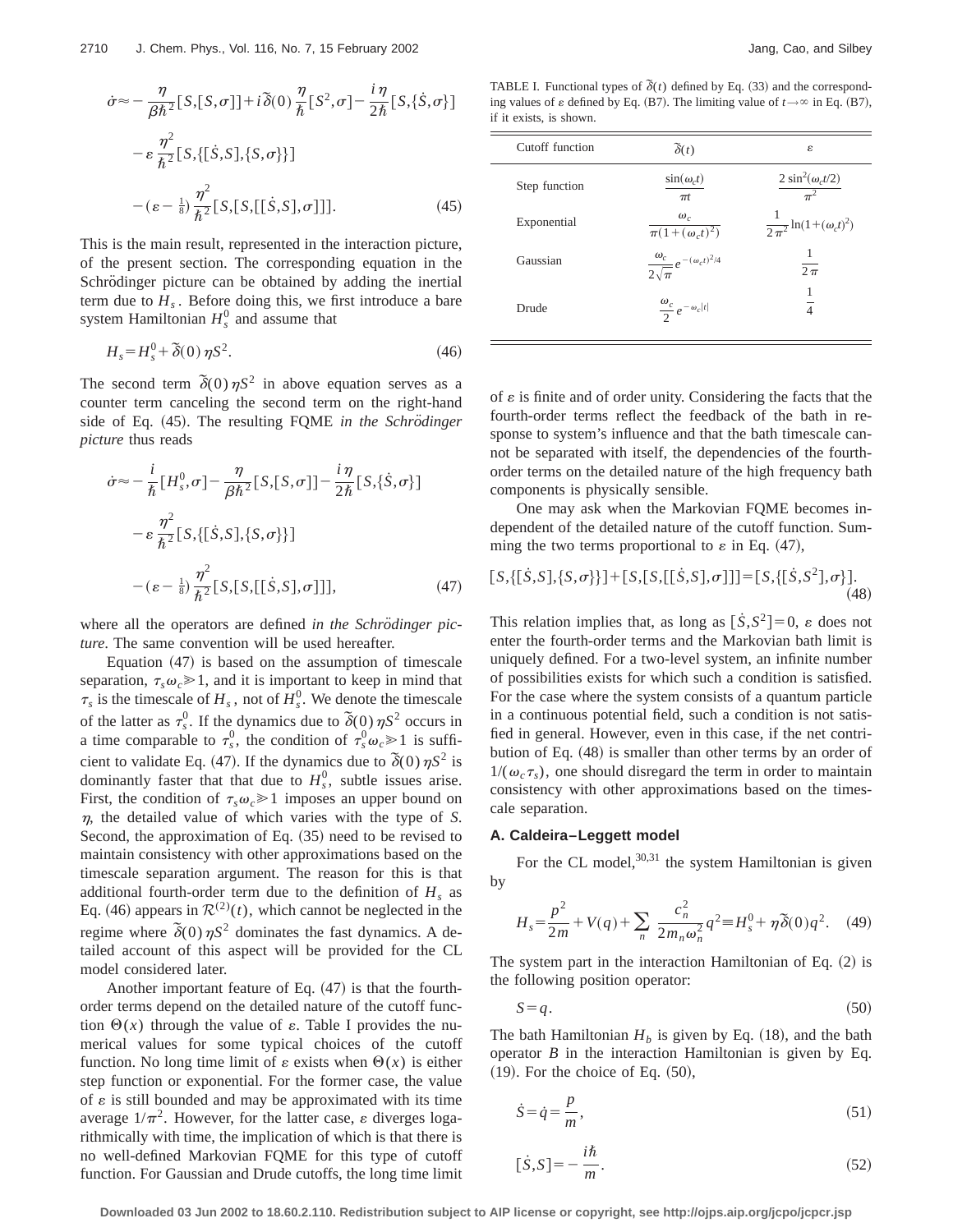Due to the relation of Eq.  $(52)$ , the last term in Eq.  $(47)$ vanishes for the present model. Inserting Eqs.  $(50)$ – $(52)$  into Eq. (47), our FOME for the CL model in the Markovian bath limit becomes

$$
\dot{\sigma} \approx -\frac{i}{\hbar} \left[ H_s^0 - \frac{\varepsilon \eta^2}{m} q^2, \sigma \right] - \frac{\eta}{\beta \hbar^2} [q, [q, \sigma]]
$$

$$
-\frac{i \eta}{2 \hbar m} [q, \{p, \sigma\}]. \tag{53}
$$

This has the same form as the  $CLME^{30}$  except that there is an additional potential renormalization term of fourth order. Table I lists the values of  $\varepsilon$  for different cutoff functions of the spectral density.

Since terms of order  $1/(\omega_c \tau_s)$  have been disregarded based on the assumption of timescale separation,  $\omega_c \tau_s \ge 1$ , the fourth-order potential renormalization term in Eq.  $(53)$ may not be meaningful if

$$
\eta^2 \lesssim \frac{m^2}{\tau_s^3 \omega_c},\tag{54}
$$

which makes the additional potential renormalization term also of order  $1/(\omega_c \tau_s)$ . It is important to examine the relevance of this inequality to the assumption of timescale separation. The analysis varies with the degree of system-bath coupling. In the weak coupling regime of  $\eta \sim m/(\tau_s^{02} \omega_c)$ , the second term of Eq. (49) has a comparable timescale as  $H_s^0$ . Thus  $\eta^2 \sim m^2/(\tau_s^0 \omega_c^2) \sim m^2/(\tau_s^4 \omega_c^2)$ . For this case, the condition of  $\omega_c \tau_s \ge 1$  always guarantees Eq. (54). If the systembath coupling becomes stronger such that  $\eta \ge m/(\tau_s^{02} \omega_c)$ , the second term in Eq.  $(49)$  sets the fast timescale of  $H<sub>s</sub>$ . Thus  $\tau_s \sim \sqrt{m/(\eta \omega_c)}$ , which is equivalent to  $\eta^2 \sim m^2/(\tau_s^4 \omega_c^2)$ . For this case, the condition of  $\omega_c \tau_s \geq 1$  sets an upper bound on the value of  $\eta$  and also guarantees the condition of Eq. (54). Therefore, it is concluded that the assumption of timescale separation always makes the new fourth-order term in Eq. (53) of order  $1/(\omega_c \tau_s)$  or smaller. This implies that a more careful analysis is necessary before including the term in the final expression.

In the weak system-bath coupling limit of  $\eta$  $\sim m/(\tau_s^{02}\omega_c)$ , the fourth-order term is smaller than  $H_s^0$  by an order of  $1/(\omega_c \tau_s)$  and can be disregarded. If  $\eta$  $\gg m/(\tau_s^{02}\omega_c)$ , the fourth-order term can be comparable to or larger than  $H_s^0$ . Thus one need more careful examination of the overall derivation. An account on this aspect has been made in the paragraph below Eq.  $(47)$ . Due to the definition of  $H_s$  as given by Eq. (49),  $\mathcal{R}^{(2)}(t)\sigma(t)$  in fact has an additional fourth-order term. Expansion of  $A(\tau)$  in Eq. (35) up to the second order of  $\tau$  leads to<sup>46</sup>

$$
\mathcal{R}^{(2)}(t) \approx \frac{\eta}{\beta \hbar^2} \mathcal{C} \mathcal{C} - \frac{i \eta}{\hbar} \widetilde{\delta}(0) \mathcal{C} \mathcal{A} + \frac{i \eta}{2 \hbar} \mathcal{C} \dot{\mathcal{A}} - \frac{i \eta \varepsilon}{2 \hbar \, \widetilde{\delta}(0)} \mathcal{C} \dot{\mathcal{A}},\tag{55}
$$

where  $\varepsilon$  is as defined by Eq. (B7). In this expression, the last term applied to  $\sigma$  can be approximated as

$$
-\frac{i\eta\varepsilon}{\hbar\,\delta(0)}\mathcal{C}\tilde{\mathcal{A}}\sigma = -\frac{i\eta\varepsilon}{\hbar\,\delta(0)}[q,\{\ddot{q},\sigma\}]
$$

$$
\approx \frac{2i\varepsilon\,\eta^2}{m\hbar}[q,\{q,\sigma\}],\tag{56}
$$

using  $\ddot{q} \approx -2\eta \delta(0)q/m$  which is valid for  $\eta \gg m/(\tau_s^{02}\omega_c)$ . One should keep in mind that we have temporarily adopted the interaction picture in Eqs.  $(55)$  and  $(56)$ . Going back to the Schrödinger picture and adding the additional term given by Eq.  $(56)$  to Eq.  $(53)$ , the Markovian FQME in the regime of  $m/(\tau_s^{02}\omega_c) \ll \eta \ll m\omega_c$  becomes

$$
\dot{\sigma} \approx -\frac{i}{\hbar} \left[ H_s^0 + \frac{\varepsilon \eta^2}{m} q^2, \sigma \right] - \frac{\eta}{\beta \hbar^2} [q, [q, \sigma]]
$$

$$
-\frac{i \eta}{2 \hbar m} [q, \{p, \sigma\}]. \tag{57}
$$

This expression still differs from the CLME by an additional quadratic potential renormalization term. Physically, the new term tends to localize the system in the region where the system-bath interaction is minimal.

#### **B. Two-level system**

Assume the system consists of two levels,  $|1\rangle$  and  $|0\rangle$ , and the system Hamiltonian is given by

$$
H_s = \hbar \,\omega_s |1\rangle\langle 1|,\tag{58}
$$

where the energy of  $|0\rangle$  state was assumed to be zero. The system part of the interaction Hamiltonian is assumed to be

$$
S = e^{-i\phi}|1\rangle\langle 0| + e^{i\phi}|0\rangle\langle 1|,\tag{59}
$$

where  $\phi$  is an arbitrary phase factor. Due the assumption that there are only two states,  $|0\rangle$  and  $|1\rangle$ , the square of *S* satisfies

$$
S^2 = 1.\tag{60}
$$

This property makes the term given by Eq.  $(48)$  vanish and the Markovian FQME for the present model uniquely defined. By the same reason, the difference between  $H_s$  and  $H_s^0$ as given by Eq.  $(46)$  simply becomes a constant and can be disregarded. For above choices of  $H_s$  and *S*,

$$
\dot{S} = i\omega_s e^{-i\phi} |1\rangle\langle 0| - i\omega_s e^{i\phi} |0\rangle\langle 1|,\tag{61}
$$

$$
[\dot{S}, S] = 2i\omega_s (|1\rangle\langle 1| - |0\rangle\langle 0|). \tag{62}
$$

The detailed calculations of the terms in the FQME for the present model are made in Appendix C, utilizing the Pauli matrices. The results are shown in Eqs.  $(C10)–(C12)$ . When transformed to the state representation of the present section, these can be equivalently written as

$$
\dot{\sigma}_{11} = -\frac{2\,\eta}{\beta\hbar^2} (\sigma_{11} - \sigma_{00}) - \frac{\eta\omega_s}{\hbar}
$$
  
= 
$$
-\frac{2\,\eta}{\beta\hbar^2} \left( 1 + \frac{\beta\hbar\,\omega_s}{2} \right) \sigma_{11} + \frac{2\,\eta}{\beta\hbar^2} \left( 1 - \frac{\beta\hbar\,\omega_s}{2} \right) \sigma_{00}
$$
  
= 
$$
-\,\dot{\sigma}_{00},\tag{63}
$$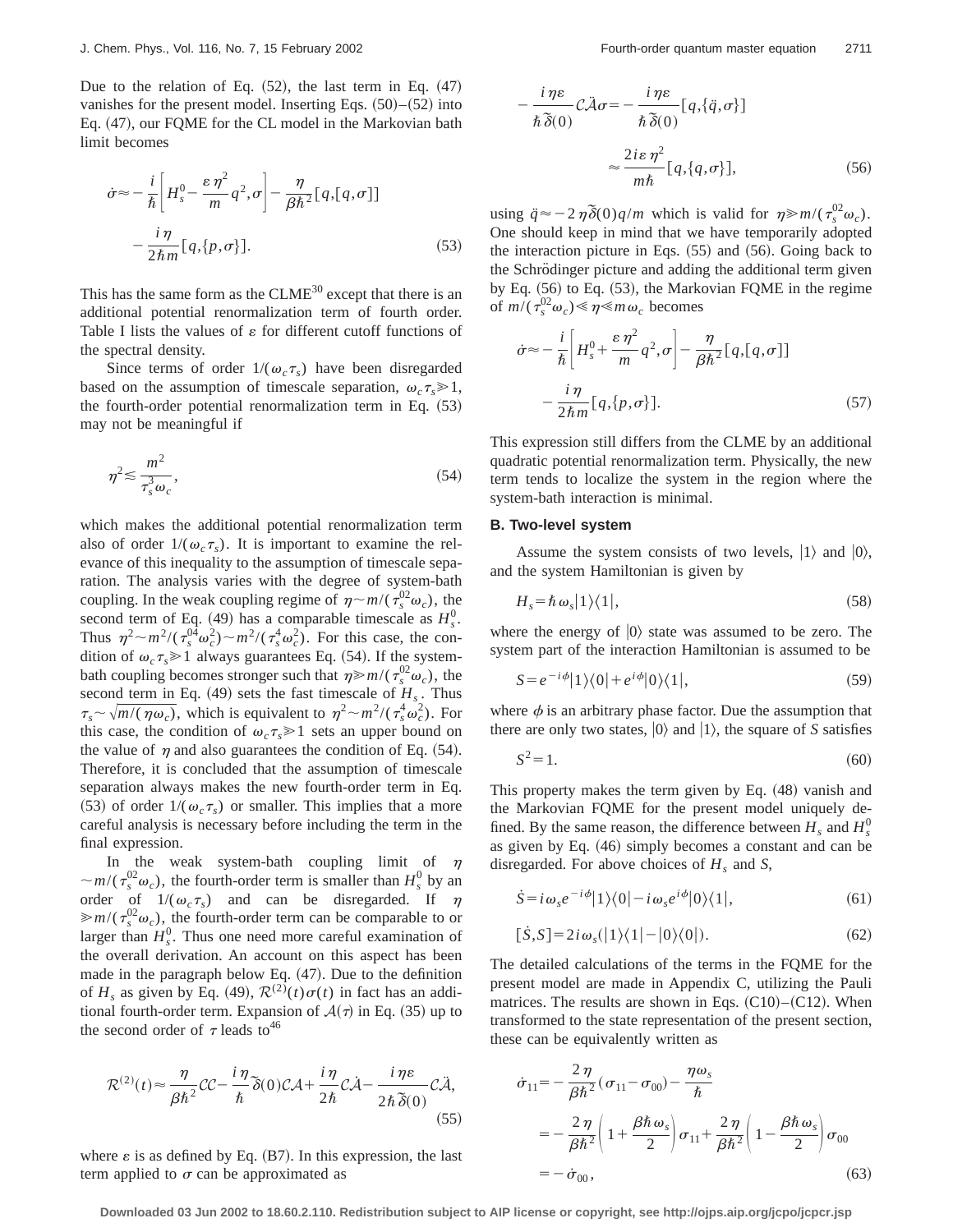$$
\dot{\sigma}_{10} = -i\omega_s \left(1 - \frac{\eta^2}{\hbar^2}\right) \sigma_{10} - \frac{2\,\eta}{\beta\hbar^2} \sigma_{10} \n+ \left(\frac{2\,\eta}{\beta\hbar^2} + i\frac{\omega_s\,\eta^2}{\hbar^2}\right) e^{-2i\phi} \sigma_{01},
$$
\n(64)

$$
\dot{\sigma}_{01} = i\omega_s \left(1 - \frac{\eta^2}{\hbar^2}\right) \sigma_{01} - \frac{2\,\eta}{\beta\hbar^2} \sigma_{01} + \left(\frac{2\,\eta}{\beta\hbar^2} - i\,\frac{\omega_s\,\eta^2}{\hbar^2}\right) e^{2i\phi} \sigma_{10},\tag{65}
$$

where  $\sigma_{ii} = \langle i | \sigma | i \rangle$ . Here the dimension of  $\eta$  is different from that for the CL model because of the difference in the system operator *S*. Equation (63) satisfies the detailed balance condition with respect to  $H_s$  up to the first order of  $\beta$ . The fourth-order corrections do not enter the equations for the diagonal elements and do not change the apparent relaxation terms in the equations for the off-diagonal elements. As long as the condition of Appendix A in Ref. 23 is satisfied, the fourth-order corrections do not affect the dephasing rate. Thus the qualitative aspect of the SQME,  $T_2 = 2T_1$ , remains the same for the FQME. This result is also consistent with the work of Laird and Skinner,<sup>24</sup> where the pure dephasing rate becomes zero in the limit where the bath response time becomes zero. Equations  $(64)$  and  $(65)$  show that part of the fourth-order corrections can be included as the effective system Hamiltonian. However, this correction is not reflected in the equation for the diagonal elements, Eq.  $(63)$ . In fact, inclusion of these terms amounts to a sixth-order correction. Thus Eqs.  $(63)$ – $(65)$  are consistent up to the fourth order, but it is important to note that the equilibrium populations resulting from these equations are valid only up to the second order of the system-bath interaction.

For the present model, the fourth-order corrections do not alter the apparent relaxation characteristics of the SQME. However, this seems not a generic nature of the FQME but rather due to the simplicity of the model considered here. For example, for the more general case of  $S = \cos \theta (1)(1-|0\rangle)$  $\times$ (0|)+sin  $\theta(e^{-i\phi}|1\rangle\langle 0|+e^{i\phi}|0\rangle\langle 1|)$ , by going through a procedure similar to that in Appendix C, one can easily show that the fourth-order corrections alter the apparent dephasing rate. In addition, if one considers multiple system-bath couplings and includes the effects of finite bath response time explicitly, more dramatic effects similar to that observed by Laird and Skinner may appear. For this purpose, one needs to examine the general expression given in Appendix A for a specific model and also take all terms of order  $1/(\omega_c \tau_s)$  into consideration. The corresponding expansions become more complicated in this case, and a detailed presentation will be provided in a separate paper.

## **V. CONCLUDING REMARKS**

Based on the simple identity of Eq.  $(A10)$ , which results from the cyclic symmetry of the trace operation in the bath subspace, we have derived a new expression for the fourthorder kernel, Eq.  $(10)$ , which completes the general and detailed forms of the TN-FQME and TL-FQME. For the model of linearly coupled harmonic oscillator bath, these equations can be simplified further. The TN-FQME for this model is specified by Eqs.  $(6)$ ,  $(28)$ , and  $(29)$ , and the TL-FQME by Eqs.  $(14)$ ,  $(30)$ , and  $(31)$ . No assumption was made on the form of the system Hamiltonian and on the type of the system operator entering the interaction Hamiltonian of Eq.  $(2)$ , and the derived expressions may facilitate the applicability of the FQME for a broad range of systems.

Analytic considerations were made on the high temperature Ohmic bath limit of the TL-FQME, which led to a simple Markovian FQME with time independent superoperators. Due to the fact that the bath timescale, however small it may be, cannot be separated with itself, the resulting equation has a subtle dependence on the nature of the cutoff function of the bath spectral density. This shows that there is no unique Markovian bath limit of the FQME in general, except for the case where the term given in Eq.  $(48)$  is zero or negligible.

The Markovian FQME was applied to the CL model, i.e., a one-dimensional quantum particle in a continuous potential field with bilinear coupling to the harmonic oscillator bath. The resulting equation has the same form as the CLME, except that there is an additional fourth-order potential renormalization term, which depends on the type of the cutoff function. In the weak system-bath interaction regime of  $\eta$  $\sim m/(\tau_s^{02}\omega_c)$ , this term can be neglected according to the timescale analysis. However, for moderately large systembath interaction, the final expression for the consistent fourth-order equation has an additional potential renormalization. Recently, a quantum Smoluchowski equation for the CL model has been derived, $47,48$  which shows that the  $CLME<sup>30</sup>$  and other variants<sup>49,50</sup> ensuring the positivity do not become the desired form for strong damping unless the classical limit is taken first. The relevance of this to our present result is not clear at this point, but both of them indicate the approximate nature of the CLME from two different perspectives.

The Markovian FQME was also applied to the model of a two-level system with an off-diagonal coupling<sup>23-26</sup> to the harmonic oscillator bath. We have confirmed that the fourthorder corrections in the Markovian bath limit do not exist in the relaxation terms nor in the dephasing terms, and have derived explicit forms of the fourth-order corrections in the coherence terms. However, this feature is limited to the specific type of the off-diagonal coupling considered. As mentioned in Sec. IV B, for the more general case where there are both diagonal and off-diagonal components in the system operator of the interaction Hamiltonian, the fourth-order corrections also alter the dephasing rate.

We have limited our analysis of the TL-FQME only to the high temperature Ohmic bath limit and considered two simple well-known model systems. Although we have identified corrections important in the intermediate system-bath coupling regime, these do not affect the main relaxation characteristics of the SQME, which partly explain the good performance of a SQME for a similar model and condition.<sup>51</sup> However, in the low temperature regime and/or for more realistic models with multiple system-bath interactions and finite bath response time, the interplay between the coherence and delayed responses can render the FQME to exhibit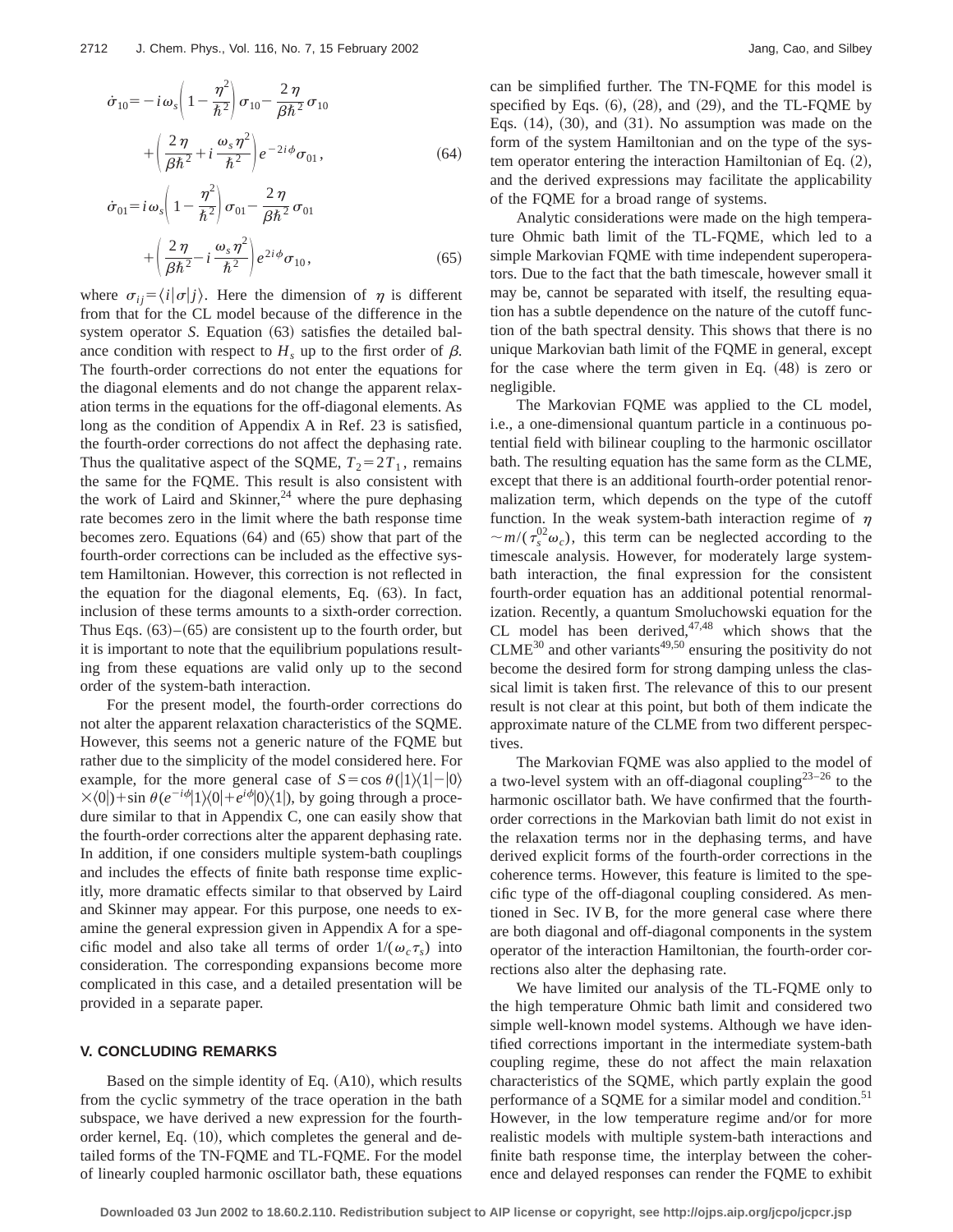a qualitatively different feature. The general result provided in Secs. II and III will form an important starting point for the examination of these cases and for a clear understanding of possible new phenomena.

#### **ACKNOWLEDGMENTS**

S.J. thanks Professors I. Oppenheim and D. R. Reichman for enlightening discussions. This research was supported by the NSF.

## **APPENDIX A: DERIVATION OF THE TIME-NONLOCAL (TN) EQUATION AND THE FOURTH-ORDER APPROXIMATION**

In the present section, we consider a general model of the interaction Hamiltonian given by

$$
H_1(t) = S_j(t)B_j(t),\tag{A1}
$$

where the Einstein convention was used for the summation and  $S_i(t)$  and  $B_i(t)$  are, respectively, system and bath operators in the interaction picture defined by  $H_0 = H_s + H_b$ . All *other operators appearing in the present section are defined in the same interaction picture.* Since  $H_s$  and  $H_b$  commute with each other,  $S_j(t) = e^{iH_s t/\hbar} S_j e^{-iH_s t/\hbar}$  and  $B_j(t)$  $= e^{iH_b t/\hbar} B_i e^{-iH_b t/\hbar}$ . The bath operators in Eq. (A1) satisfy the following condition:

$$
\operatorname{Tr}_b\{\rho_b B_j\} = 0,\tag{A2}
$$

where  $\rho_b$  is an equilibrium bath density operator commuting with  $H_b$ .

Although the TN equation based on the projection operator technique has been derived many times previously, we provide another derivation here to make the present work self-contained. For this purpose, define the following projection operator:

$$
\mathcal{P}(\cdot) \equiv \rho_b \operatorname{Tr}_b \{\cdot\}. \tag{A3}
$$

Due the condition of Eq.  $(A2)$  and the fact that  $\rho_b$  commutes with  $H_b$ , this projection operator satisfies the following important property:

$$
\mathcal{PL}_1(t)\mathcal{P} = 0.\tag{A4}
$$

Application of  $P$  to Eq. (3) and the use of Eq. (A4) leads to

$$
\mathcal{P}\dot{\rho}(t) = -i\mathcal{P}\mathcal{L}_1(t)\mathcal{Q}\rho(t),\tag{A5}
$$

where  $Q=1-\mathcal{P}$ . On the other hand, application of  $Q$  to Eq.  $(3)$  with the use of Eq.  $(A4)$  leads to

$$
\mathcal{Q}\dot{\rho}(t) = -i\mathcal{L}_1(t)\mathcal{P}\rho(t) - i\mathcal{Q}\mathcal{L}_1(t)\mathcal{Q}\rho(t). \tag{A6}
$$

The formal solution of Eq.  $(A6)$  is

$$
\mathcal{Q}\rho(t) = -i \int_0^t d\tau e_{(+)}^{-i\int_{\tau}^t d\tau' \mathcal{Q}\mathcal{L}_1(\tau')} \mathcal{L}_1(\tau) \mathcal{P}\rho(\tau), \tag{A7}
$$

where the fact that  $Q\rho(0)=0$ , which results from Eq. (4), has been used, and  $e_{(+)}$  is the time ordered exponential with chronological ordering. Inserting Eq.  $(A7)$  into Eq.  $(A5)$  and then taking trace over the bath, one can obtain the following quantum master equation:

$$
\dot{\sigma}(t) = -\int_0^t d\tau \langle \mathcal{L}_1(t) e^{-i\int_{\tau}^t d\tau'(1-\mathcal{P})\mathcal{L}_1(\tau')} \mathcal{L}_1(\tau) \rangle \sigma(\tau),
$$
\n(A8)

where  $\sigma(t) = \text{Tr}_b\{\rho(t)\}\$  and  $\langle \cdots \rangle = \text{Tr}_b\{\cdots \rho_b\}.$ 

Equation  $(AB)$  is exact, but an explicit evaluation of the time ordered exponential operator is difficult in general. For this reason, perturbative approximations are usually made. When the second-order approximation is made for the time ordered exponential operator, one obtains the following fourth-order equation:

$$
\dot{\sigma}(t) \approx -\int_0^t d\tau \langle \mathcal{L}_1(t) \mathcal{L}_1(\tau) \rangle \sigma(\tau)
$$
  
+ 
$$
\int_0^t d\tau \int_\tau^t d\tau_1 \int_\tau^{\tau_1} d\tau_2 \langle \mathcal{L}_1(t) \mathcal{L}_1(\tau_1)
$$
  

$$
\times (1-\mathcal{P}) \mathcal{L}_1(\tau_2) \mathcal{L}_1(\tau) \rangle \sigma(\tau), \tag{A9}
$$

which is equivalent to Eqs.  $(6)$ – $(8)$ .

Equation  $(A9)$  is not, however, practically meaningful unless the bath averaging can be done explicitly. For the type of the interaction Hamiltonian given by Eq.  $(A1)$ , this task can be simplified with the use of the following identity:

$$
\mathrm{Tr}_{b}\{[S_{j}B_{j},[S_{k}B_{k},\mathcal{O}]]\}=[S_{j},S_{k}\mathrm{Tr}_{b}\{B_{j}B_{k}\mathcal{O}\}\
$$

$$
-\mathrm{Tr}_{b}\{B_{k}B_{j}\mathcal{O}\}S_{k}],\tag{A10}
$$

where  $\mathcal O$  is an arbitrary operator defined in the composite Hilbert space of the system and the bath. The second-order kernel in Eq. (A9) can be obtained by using  $\mathcal{O}_2 = \sigma(\tau)\rho_b$  in Eq.  $(A10)$ , which results in

$$
\langle \mathcal{L}_1(t)\mathcal{L}_1(\tau)\rangle \sigma(\tau) = \frac{1}{\hbar^2} \left[ S_j(t), \langle B_j(t)B_k(\tau)\rangle S_k(\tau)\sigma(\tau) - \langle B_k(\tau)B_j(t)\rangle \sigma(\tau)S_k(\tau) \right].
$$
\n(A11)

The fourth-order kernel in Eq.  $(A9)$  can be obtained by inserting

$$
\mathcal{O}_4 = (\mathcal{L}_1(\tau_2)\mathcal{L}_1(\tau) - \langle \mathcal{L}_1(\tau_2)\mathcal{L}_1(\tau) \rangle) \rho_b \sigma(\tau) \tag{A12}
$$

into Eq.  $(A10)$ .

The expression for  $\mathcal{O}_4$  in the Hilbert space is

$$
\mathcal{O}_4 = (B_l B_m \rho_b - \langle B_l B_m \rangle \rho_b) S_l S_m \sigma \n- (B_l \rho_b B_m - \langle B_m B_l \rangle \rho_b) S_l \sigma S_m \n- (B_m \rho_b B_l - \langle B_l B_m \rangle \rho_b) S_m \sigma S_l \n+ (\rho_b B_m B_l - \langle B_m B_l \rangle \rho_b) \sigma S_m S_l.
$$
\n(A13)

The first trace on the right-hand side of Eq. (A10), with  $\mathcal{O}_4$ inserted, becomes

$$
\begin{aligned}\n\operatorname{Tr}_{b}\{B_{j}B_{k}O_{4}\} &= (\langle B_{j}B_{k}B_{l}B_{m}\rangle - \langle B_{j}B_{k}\rangle\langle B_{l}B_{m}\rangle)S_{l}S_{m}\sigma \\
&\quad - (\langle B_{m}B_{j}B_{k}B_{l}\rangle - \langle B_{j}B_{k}\rangle\langle B_{m}B_{l}\rangle)S_{l}\sigma S_{m} \\
&\quad - (\langle B_{l}B_{j}B_{k}B_{m}\rangle - \langle B_{j}B_{k}\rangle\langle B_{l}B_{m}\rangle)S_{m}\sigma S_{l} \\
&\quad + (\langle B_{m}B_{l}B_{j}B_{k}\rangle - \langle B_{j}B_{k}\rangle \\
&\quad \times \langle B_{m}B_{l}\rangle) \sigma S_{m}S_{l}.\n\end{aligned}
$$
\n(A14)

By direct manipulation, one can prove that

**Downloaded 03 Jun 2002 to 18.60.2.110. Redistribution subject to AIP license or copyright, see http://ojps.aip.org/jcpo/jcpcr.jsp**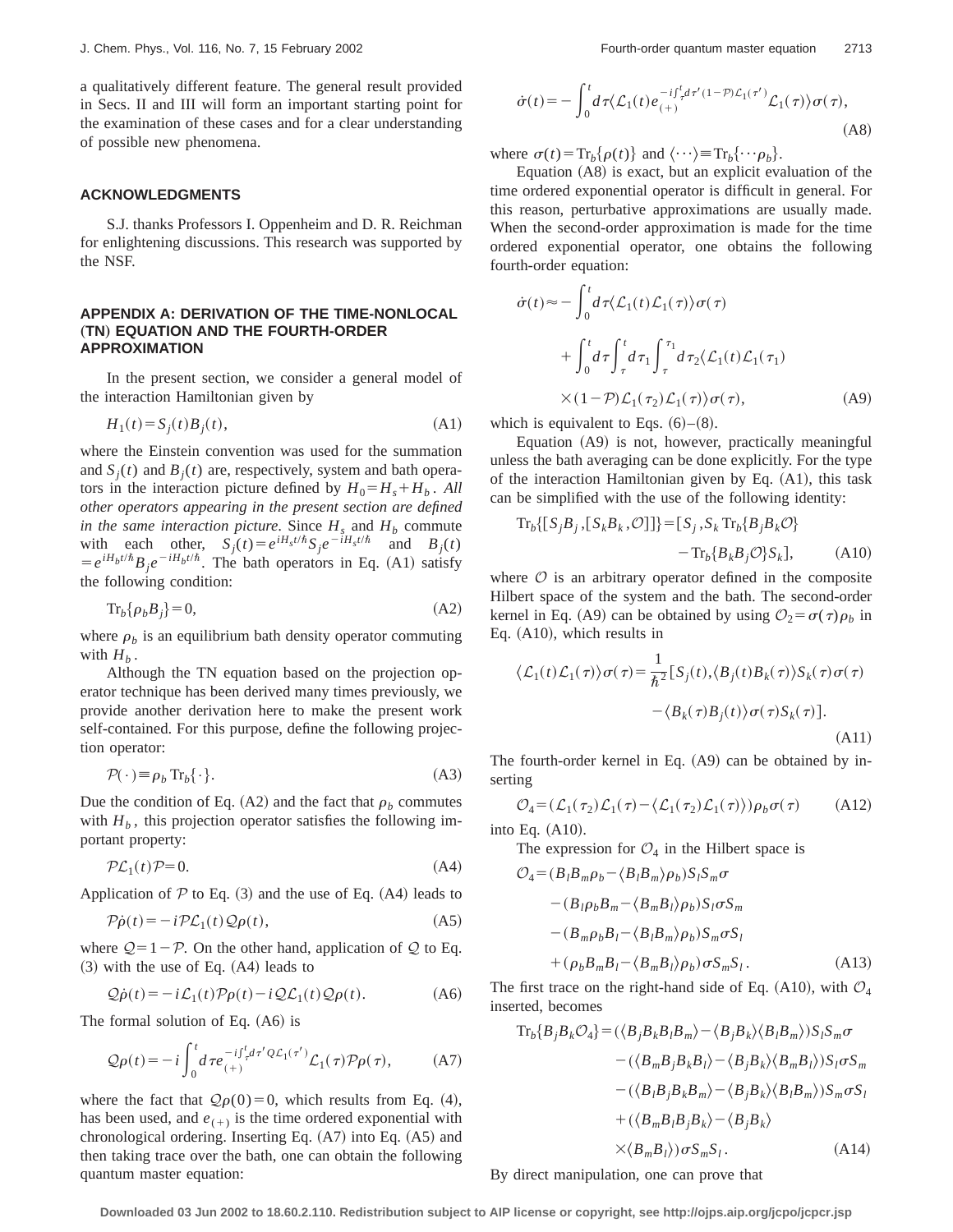$$
\operatorname{Tr}_{b} \{ B_{k} B_{j} \mathcal{O}_{4} \} = (\operatorname{Tr}_{b} \{ B_{j} B_{k} \mathcal{O}_{4} \})^{\dagger}.
$$
 (A15)

As a result, the fourth-order term in Eq.  $(A9)$  can be written as

$$
\langle \mathcal{L}_1(t)\mathcal{L}_1(\tau_1)(1-\mathcal{P})\mathcal{L}_1(\tau_2)\mathcal{L}_1(\tau)\rangle \sigma(\tau)
$$
  
= 
$$
\frac{1}{\hbar^4} [S_j(t), S_k(\tau_1)F_{jk}(t, \tau_1, \tau_2, \tau; \sigma(\tau))
$$
  

$$
-F_{jk}^{\dagger}(t, \tau_1, \tau_2, \tau; \sigma(\tau))S_k(\tau_1)],
$$
 (A16)

where

$$
F_{jk}(t, \tau_1, \tau_2, \tau; \sigma(\tau))
$$
  
=\langle \langle B\_j B\_k B\_l B\_m \rangle - \langle B\_j B\_k \rangle \langle B\_l B\_m \rangle) S\_l S\_m \sigma(\tau)   
-\langle \langle B\_m B\_j B\_k B\_l \rangle - \langle B\_j B\_k \rangle \langle B\_m B\_l \rangle) S\_l \sigma(\tau) S\_m   
-\langle \langle B\_l B\_j B\_k B\_m \rangle - \langle B\_j B\_k \rangle \langle B\_l B\_m \rangle) S\_m \sigma(\tau) S\_l   
+\langle \langle B\_m B\_l B\_j B\_k \rangle - \langle B\_j B\_k \rangle \langle B\_m B\_l \rangle) \sigma(\tau) S\_m S\_l, \quad (A17)

where the time arguments of the operators with subscripts *j, k*, *l*, and *m* are, respectively, *t*,  $\tau_1$ ,  $\tau_2$ , and  $\tau$ . Hereafter, the same convention will be used.

For the model of the harmonic oscillator bath linearly coupled to the system, Eq.  $(A17)$  can be simplified, with the use of Wick's rule, as follows:

$$
F_{jk}(t, \tau_1, \tau_2, \tau; \sigma(\tau))
$$
  
=  $(\langle B_j B_l \rangle \langle B_k B_m \rangle + \langle B_k B_l \rangle \langle B_j B_m \rangle) S_l S_m \sigma(\tau)$   
 $- \langle (B_j B_l \rangle \langle B_m B_k \rangle + \langle B_k B_l \rangle \langle B_m B_j \rangle) S_l \sigma(\tau) S_m$   
 $- \langle (B_l B_j \rangle \langle B_k B_m \rangle + \langle B_l B_k \rangle \langle B_j B_m \rangle) S_m \sigma(\tau) S_l$   
 $+ \langle (B_l B_j \rangle \langle B_m B_k \rangle + \langle B_l B_k \rangle \langle B_m B_j \rangle) \sigma(\tau) S_m S_l.$   
(A18)

If one introduces the following notation for the bath correlation functions:

$$
\langle B_j(t)B_k \rangle = \hbar \left( \chi_{jk}(t) - i \varphi_{jk}(t) \right), \tag{A19}
$$

Eq.  $(A18)$  can be rewritten as

$$
F_{jk}(t, \tau_1, \tau_2, \tau; \sigma(\tau))
$$
  
\n
$$
= \hbar^2(\chi_{jl}\chi_{km} + \chi_{kl}\chi_{jm})[S_l, [S_m, \sigma(\tau)]]
$$
  
\n
$$
- \hbar^2(\varphi_{jl}\varphi_{km} + \varphi_{kl}\varphi_{jm})\{S_l, \{S_m, \sigma(\tau)\}\}\
$$
  
\n
$$
-i\hbar^2(\chi_{jl}\varphi_{km} + \chi_{kl}\varphi_{jm})[S_l, \{S_m, \sigma(\tau)\}]
$$
  
\n
$$
-i\hbar^2(\varphi_{jl}\chi_{km} + \varphi_{kl}\chi_{jm})\{S_l, [S_m, \sigma(\tau)]\},
$$
 (A20)

where functions with indices *jl* have time argument  $t - \tau_2$ , those with *km* have  $\tau_1 - \tau$ , those with *kl* have  $\tau_1 - \tau_2$ , and those with *jm* have  $t-\tau$ . Either from Eq. (A18) or Eq. (A20), one can prove that  $F_{jk}^{\dagger} = F_{jk}$  for the model of the harmonic oscillator bath.

## **APPENDIX B: INTEGRALS OF THE FOURTH-ORDER TERMS IN THE MARKOVIAN BATH LIMIT**

Consider an arbitrary time dependent system operator  $W(\tau_1, \tau_2, \tau_3)$  as a function of  $\tau_1$ ,  $\tau_2$ , and  $\tau_3$ , which is defined in the interaction picture of the system Hamiltonian. The terms in Eq.  $(36)$  involve the following two types of integrals:

$$
\int_0^t d\tau_3 \int_0^{\tau_3} d\tau_2 \int_0^{\tau_2} d\tau_1 g(\tau_2) h(\tau_3 - \tau_1) W(\tau_1, \tau_2, \tau_3),
$$
\n(B1)

$$
\int_0^t d\tau_3 \int_0^{\tau_3} d\tau_2 \int_0^{\tau_2} d\tau_1 g(\tau_3) h(\tau_2 - \tau_1) W(\tau_1, \tau_2, \tau_3),
$$
\n(B2)

where  $g(t)$  and  $h(t)$  are either  $\tilde{\delta}(t)$  or  $\tilde{\delta}'(t)$ , respectively. In the following, we abbreviate  $\delta(t)$  as  $\delta(t)$ .

For the case where both  $g(t) = h(t) = \delta(t)$ , Eq. (B1) becomes

$$
\int_{0}^{t} d\tau_{3} \int_{0}^{\tau_{3}} d\tau_{2} \int_{0}^{\tau_{2}} d\tau_{1} \delta(\tau_{2}) \delta(\tau_{3} - \tau_{1}) W(\tau_{1}, \tau_{2}, \tau_{3})
$$
\n
$$
= \int_{0}^{t} d\tau_{2} \int_{0}^{\tau_{2}} d\tau_{1} \int_{\tau_{2}}^{t} d\tau_{3} \delta(\tau_{2}) \delta(\tau_{3} - \tau_{1}) W(\tau_{1}, \tau_{2}, \tau_{3})
$$
\n
$$
= \int_{0}^{t} d\tau_{2} \delta(\tau_{2}) \int_{0}^{\tau_{2}} d\tau_{1} \int_{\tau_{2} - \tau_{1}}^{t - \tau_{1}} d\tau_{3} \delta(\tau_{3}) W(\tau_{1}, \tau_{2}, \tau_{3} + \tau_{1})
$$
\n
$$
= 0,
$$
\n(B3)

and Eq.  $(B2)$  becomes

$$
\int_0^t d\tau_3 \int_0^{\tau_3} d\tau_2 \int_0^{\tau_2} d\tau_1 \delta(\tau_2 - \tau_1) \delta(\tau_3) W(\tau_1, \tau_2, \tau_3)
$$
  
= 
$$
\int_0^t d\tau_3 \delta(\tau_3) \int_0^{\tau_3} d\tau_2 \int_0^{\tau_2} d\tau_1 \delta(\tau_1) W(\tau_2 - \tau_1, \tau_2, \tau_3)
$$
  
= 0. (B4)

In the final equalities of both Eqs. (B3) and (B4),  $\delta(\tau)$  was regarded as the genuine Dirac-delta function. That is, terms of order  $1/(\omega_c \tau_s)$  or smaller were neglected. The same approximation will be used throughout this section.

For the case where  $g(t) = \delta'(t)$  and  $h(t) = \delta(t)$ , Eq. (B1) becomes

$$
\int_0^t d\tau_3 \int_0^{\tau_3} d\tau_2 \delta'(\tau_2) \int_0^{\tau_2} d\tau_1 \delta(\tau_3 - \tau_1) W(\tau_1, \tau_2, \tau_3)
$$
  
\n
$$
= \int_0^t d\tau_3 \delta(\tau_3) \int_0^{\tau_3} d\tau_1 \delta(\tau_1) W(\tau_3 - \tau_1, \tau_3, \tau_3)
$$
  
\n
$$
- \int_0^t d\tau_3 \int_0^{\tau_3} d\tau_2 \delta(\tau_2) \delta(\tau_3 - \tau_2) W(\tau_2, \tau_2, \tau_3)
$$
  
\n
$$
= -\frac{1}{8} W(0,0,0), \tag{B5}
$$

where the second equality was obtained by making a partial integration over  $\tau_2$  and recognizing that the boundary term corresponding to  $\tau_2 = 0$  is zero and that the term containing the derivative of *W* with respect to  $\tau_2$  can be disregarded because it is of order  $1/(\omega_c \tau_s)$ . Similarly, Eq. (B2) for the choice of  $g(t) = \delta'(t)$  and  $h(t) = \delta(t)$  becomes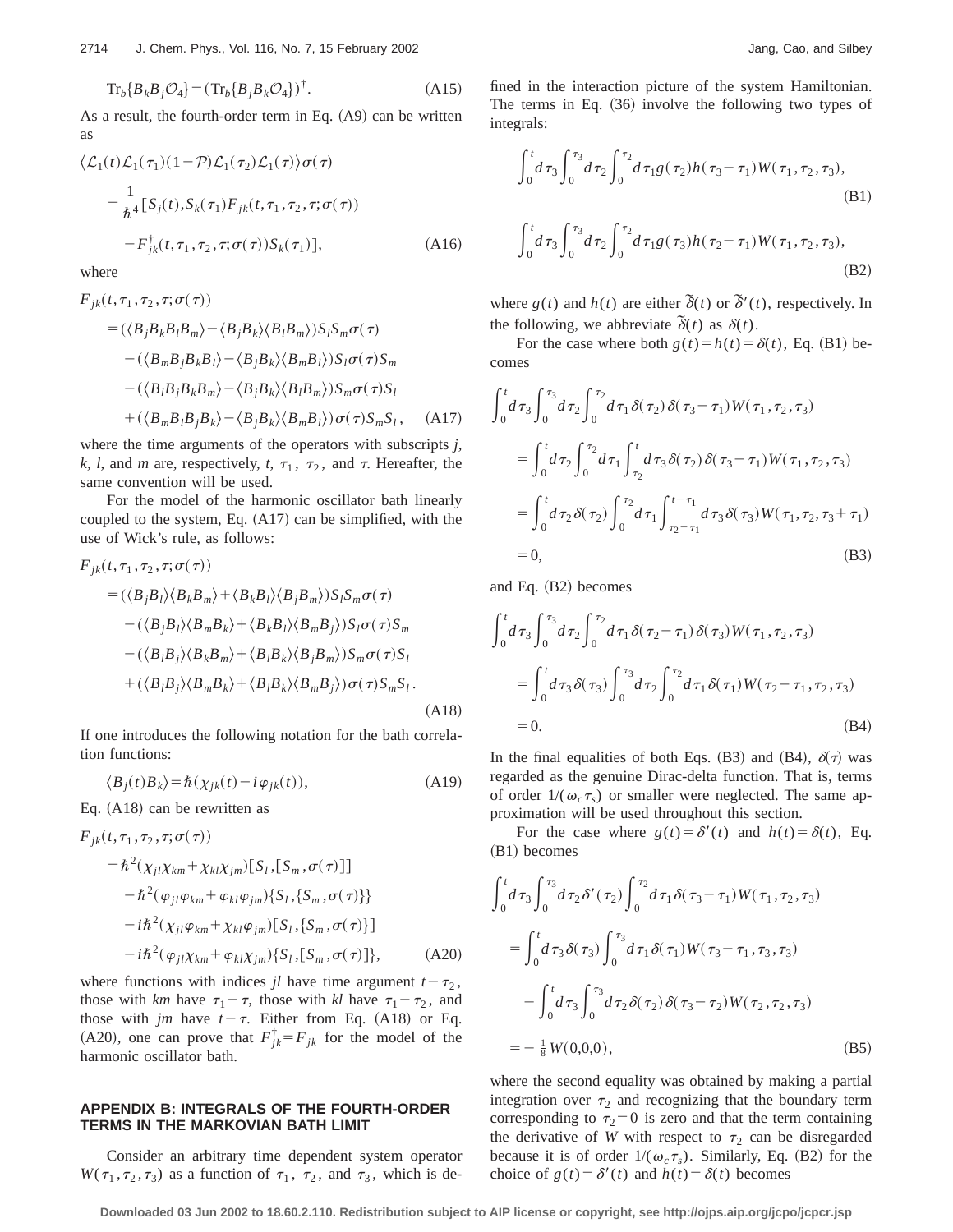$$
\int_0^t d\tau_3 \delta(\tau_3) \int_0^{\tau_3} d\tau_2 \int_0^{\tau_2} d\tau_1 \delta'(\tau_2 - \tau_1) W(\tau_1, \tau_2, \tau_3)
$$
  
=  $-\delta(0) \int_0^t d\tau_3 \delta(\tau_3) \int_0^{\tau_3} d\tau_2 W(\tau_2, \tau_2, \tau_3)$   
+  $\int_0^t d\tau_3 \delta(\tau_3) \int_0^{\tau_3} d\tau_2 \delta(\tau_2) W(0, \tau_2, \tau_3)$   
=  $-(\varepsilon - \frac{1}{8}) W(0, 0, 0),$  (B6)

where the second equality was obtained by making a partial integration over  $\tau_1$  and disregarding the term containing the derivative of *W*, and

$$
\varepsilon = \int_0^t d\,\tau_3 \,\delta(\,\tau_3)\,\delta(0)\,\tau_3. \tag{B7}
$$

As can be seen from Table I this quantity is of order unity or larger and cannot be neglected.

For the case where  $g(t) = \delta(t)$  and  $h(t) = \delta'(t)$ , Eq. (B1) becomes

$$
\int_0^t d\tau_3 \int_0^{\tau_3} d\tau_2 \delta(\tau_2) \int_0^{\tau_2} d\tau_1 \delta'(\tau_3 - \tau_1) W(\tau_1, \tau_2, \tau_3)
$$
  
= 
$$
- \int_0^t d\tau_3 \int_0^{\tau_3} d\tau_2 \delta(\tau_2) \delta(\tau_3 - \tau_2) W(\tau_2, \tau_2, \tau_3)
$$
  
+ 
$$
\int_0^t d\tau_3 \int_0^{\tau_3} d\tau_2 \delta(\tau_2) \delta(\tau_3) W(0, \tau_2, \tau_3)
$$
  
= 
$$
- \frac{1}{8} W(0, 0, 0),
$$
 (B8)

where the second equality was obtained by a partial integration over  $\tau_1$  and disregarding the term containing the derivative of  $W$ . On the other hand, Eq.  $(B2)$  becomes

$$
\int_{0}^{t} d\tau_{1} \int_{\tau_{1}}^{t} d\tau_{2} \delta(\tau_{2} - \tau_{1}) \int_{\tau_{2}}^{t} d\tau_{3} \delta'(\tau_{3}) W(\tau_{1}, \tau_{2}, \tau_{3})
$$
  
\n
$$
= -\int_{0}^{t} d\tau_{1} \int_{\tau_{1}}^{t} d\tau_{2} \delta(\tau_{2} - \tau_{1}) \delta(\tau_{2}) W(\tau_{1}, \tau_{2}, \tau_{2})
$$
  
\n
$$
= -\int_{0}^{t} d\tau_{2} \int_{0}^{\tau_{2}} d\tau_{1} \delta(\tau_{1}) \delta(\tau_{2}) W(\tau_{2} - \tau_{1}, \tau_{2}, \tau_{2})
$$
  
\n
$$
= -\frac{1}{8} W(0, 0, 0).
$$
 (B9)

Finally, for the case where  $g(t) = h(t) = \delta'(t)$ , Eq. (B1) becomes

$$
\int_{0}^{t} d\tau_{3} \int_{0}^{\tau_{3}} d\tau_{2} \int_{0}^{\tau_{2}} d\tau_{1} \delta'(\tau_{2}) \delta'(\tau_{3} - \tau_{1}) W(\tau_{1}, \tau_{2}, \tau_{3})
$$
\n
$$
= \int_{0}^{t} d\tau_{2} \delta(\tau_{2}) \delta(0) W(\tau_{2}, \tau_{2}, \tau_{2}) + \int_{0}^{t} d\tau_{3} \delta(\tau_{3}) \delta(\tau_{3}) W(0, \tau_{3}, \tau_{3}) - \int_{0}^{t} d\tau_{3} \delta(\tau_{3}) \delta(0) W(\tau_{3}, \tau_{3}, \tau_{3})
$$
\n
$$
+ \int_{0}^{t} d\tau_{3} \int_{0}^{\tau_{3}} d\tau_{1} \delta(\tau_{3}) \delta(\tau_{1}) W'_{1}(\tau_{3} - \tau_{1}, \tau_{3}, \tau_{3}) + \int_{0}^{t} d\tau_{3} \int_{0}^{\tau_{3}} d\tau_{2} \delta(\tau_{2}) \delta(\tau_{3} - \tau_{2}) W'_{3}(\tau_{2}, \tau_{2}, \tau_{3})
$$
\n
$$
+ \int_{0}^{t} d\tau_{3} \int_{0}^{\tau_{3}} d\tau_{2} \delta(\tau_{2}) \delta(\tau_{3} - \tau_{2}) W'_{2}(\tau_{2}, \tau_{2}, \tau_{3}) - \int_{0}^{t} d\tau_{3} \int_{0}^{\tau_{3}} d\tau_{2} \delta(\tau_{2}) \delta(\tau_{3}) W'_{2}(0, \tau_{2}, \tau_{3}), \qquad (B10)
$$

where partial integrations over  $\tau_2$  and then over the remaining variable have been made and  $W_i'$  denotes partial derivative with respect to the *i*th argument of *W*. In evaluating the first three terms of this equation, expansions up to the first derivatives of *W* should be made to retain finite terms of order unity. Then, Eq.  $(B10)$  reduces to

$$
\int_{0}^{t_{1}} d\tau_{3} \int_{0}^{\tau_{3}} d\tau_{2} \int_{0}^{\tau_{2}} d\tau_{1} \delta'(\tau_{2}) \delta'(\tau_{3} - \tau_{1}) W(\tau_{1}, \tau_{2}, \tau_{3})
$$
  
=  $\delta_{0} W(0, 0, 0) + \frac{1}{8} W'_{1}(0, 0, 0) + (\varepsilon' + \frac{1}{8}) W'_{2}(0, 0, 0)$   
+  $(\varepsilon' + \frac{1}{4}) W'_{3}(0, 0, 0),$  (B11)

 $\int$ 

where

$$
\delta_0 = \int_0^t d\,\tau_3 \,\delta(\,\tau_3)\,\delta(\,\tau_3),\tag{B12}
$$

$$
\varepsilon' = \int_0^t d\tau_3 \delta(\tau_3) \delta(\tau_3) \tau_3, \tag{B13}
$$

where  $\delta_0$  is of order  $\delta(0)$  while  $\varepsilon'$  is of order unity. Similarly, Eq. (B2) for the case of  $g(t) = h(t) = \delta'(t)$  becomes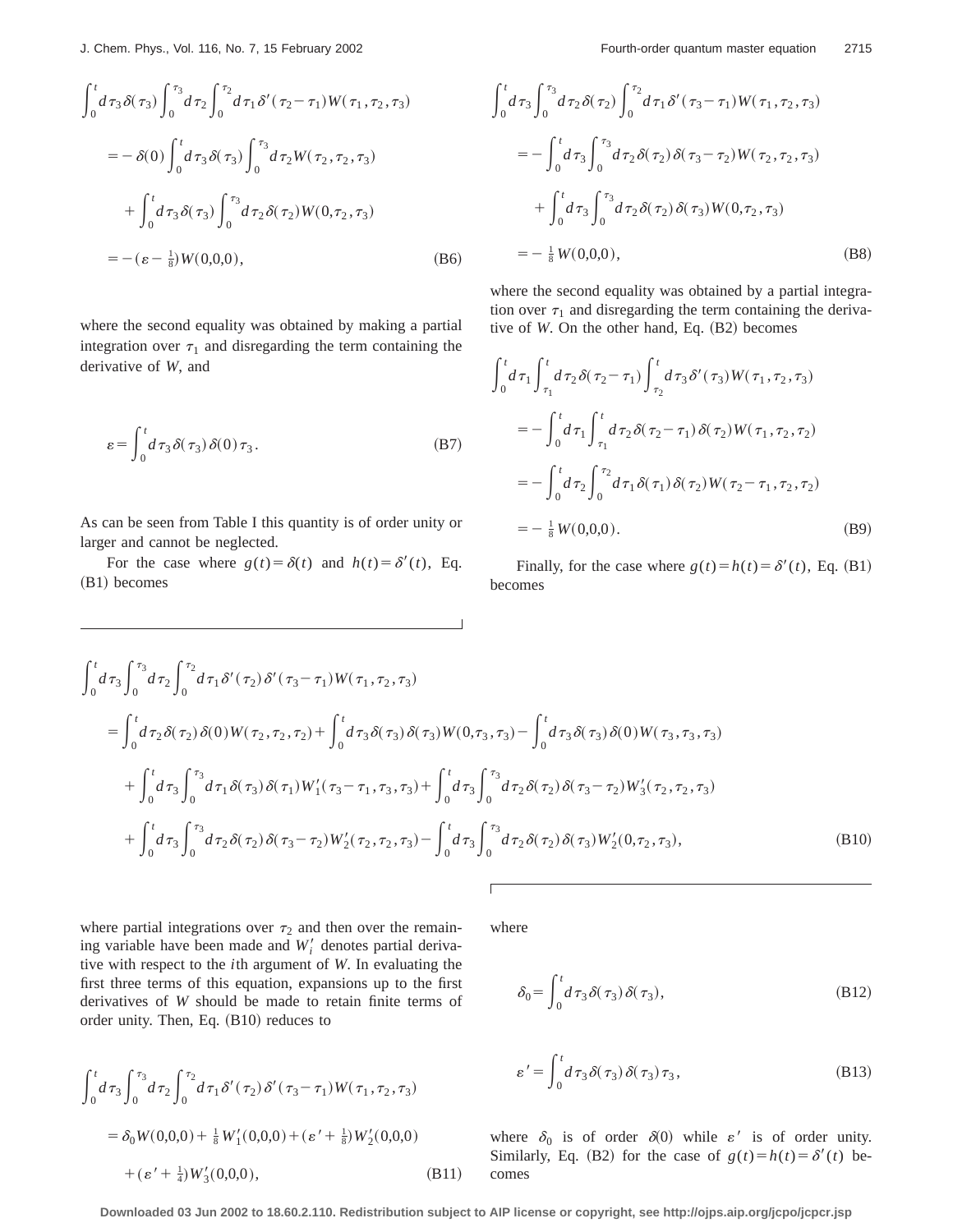$$
\int_{0}^{t} d\tau_{3} \int_{0}^{\tau_{3}} d\tau_{2} \int_{0}^{\tau_{2}} d\tau_{1} \delta'(\tau_{2} - \tau_{1}) \delta'(\tau_{3}) W(\tau_{1}, \tau_{2}, \tau_{3})
$$
  
\n
$$
= \delta(0) \int_{0}^{t} d\tau_{2} \delta(\tau_{2}) W(\tau_{2}, \tau_{2}, \tau_{2})
$$
  
\n
$$
- \int_{0}^{t} d\tau_{2} \delta(\tau_{2}) \delta(\tau_{2}) W(0, \tau_{2}, \tau_{2})
$$
  
\n
$$
+ \delta(0) \int_{0}^{t} d\tau_{3} \int_{0}^{\tau_{3}} d\tau_{2} \delta(\tau_{3}) W'_{3}(\tau_{2}, \tau_{2}, \tau_{3})
$$
  
\n
$$
- \int_{0}^{t} d\tau_{3} \int_{0}^{\tau_{3}} d\tau_{2} \delta(\tau_{3}) \delta(\tau_{2}) W'_{3}(0, \tau_{2}, \tau_{3})
$$
  
\n
$$
- \int_{0}^{t} d\tau_{2} \int_{0}^{\tau_{2}} d\tau_{1} \delta(\tau_{2}) \delta(\tau_{2} - \tau_{1}) W'_{1}(\tau_{1}, \tau_{2}, \tau_{2})
$$
  
\n
$$
= \left(\frac{\delta(0)}{2} - \delta_{0}\right) W(0, 0, 0) + (\varepsilon - \frac{1}{8}) W'_{1}(0, 0, 0)
$$
  
\n
$$
+ (\varepsilon - \varepsilon') W'_{2}(0, 0, 0) + (2\varepsilon - \varepsilon' - \frac{1}{8}) W'_{3}(0, 0, 0).
$$
  
\n(B14)

## **APPENDIX C: DERIVATION OF THE FOURTH-ORDER MASTER EQUATION FOR THE TWO-LEVEL SYSTEM**

In order to derive the final expression for the Markovian FQME for the model of Sec. IV B, we employ the Pauli matrices,  $\sigma_x$ ,  $\sigma_y$ , and  $\sigma_z$ . The system Hamiltonian of Eq.  $(58)$  can be written as

$$
H_s = \frac{\hbar \,\omega_s}{2} (\,\sigma_z + 1\,),\tag{C1}
$$

and the interaction Hamiltonian of Eq.  $(59)$  can be written as

$$
S = \cos \phi \, \sigma_x + \sin \phi \, \sigma_y \,. \tag{C2}
$$

Equations  $(61)–(62)$  can be equivalently written as

$$
\dot{S} = \omega_s (-\cos \phi \, \sigma_y + \sin \phi \, \sigma_x), \tag{C3}
$$

$$
[\dot{S}, S] = 2i\omega_s \sigma_z. \tag{C4}
$$

The general form of the reduced system density operator can be written as

$$
\sigma = \frac{1}{2}(1 + c_x \sigma_x + c_y \sigma_y + c_z \sigma_z). \tag{C5}
$$

Due to the condition of Eq.  $(60)$ , for the present model, the fourth-order equation of Eq.  $(47)$  reduces to

$$
\dot{\sigma} = -\frac{i}{\hbar} [H_s, \sigma] - \frac{\eta}{\beta \hbar^2} [S, [S, \sigma]] - i \frac{\eta}{2\hbar} [S, \{\dot{S}, \sigma\}]
$$

$$
+ \frac{\eta^2}{8\hbar^2} [S, [S, [[\dot{S}, S], \sigma]]]. \tag{C6}
$$

The terms in this expression can be calculated utilizing the properties of the Pauli matrices and the results are as follows:

$$
[S,[S,\sigma]] = 2c_z\sigma_z + 2(\cos^2\phi c_y - \sin\phi\cos\phi c_x)\sigma_y
$$
  
\n
$$
-2(\sin\phi\cos\phi c_y - \sin^2\phi c_x)\sigma_x
$$
  
\n
$$
= 2c_z\sigma_z + c_y\sigma_y + c_x\sigma_x + (\cos 2\phi c_y - \sin 2\phi c_x)\sigma_y - (\sin 2\phi c_y + \cos 2\phi c_x)\sigma_x,
$$
  
\n(C7)

$$
[S,\{\dot{S},\sigma\}] = -2i\omega_s \sigma_z, \qquad (C8)
$$

$$
[S,[S,[[S,S],\sigma]]]=-4\omega_s(2\cos^2\phi c_x+\sin 2\phi c_y)\sigma_y+4\omega_s(\sin 2\phi c_x+2\sin^2\phi c_y)\sigma_x.
$$
\n(C9)

Inserting Eqs.  $(C7)$ – $(C9)$  into Eq.  $(C6)$ , one can show that the three real coefficients defined by Eq.  $(C5)$  satisfy the following coupled differential equations:

$$
\dot{c}_x = -\omega_s c_y - \frac{2\,\eta}{\beta \hbar^2} ((1 - \cos 2\,\phi)c_x - 2\sin 2\,\phi c_y) \n+ \frac{\omega_s \,\eta^2}{\hbar^2} ((1 - \cos 2\,\phi)c_y + \sin 2\,\phi c_x), \tag{C10}
$$

$$
\dot{c}_y = \omega_s c_x - \frac{2\,\eta}{\beta \hbar^2} ((1 + \cos 2\,\phi)c_y - \sin 2\,\phi c_x)
$$

$$
-\frac{\omega_s \,\eta^2}{\hbar^2} (2(1 + \cos 2\,\phi)c_x + \sin 2\,\phi c_y),\tag{C11}
$$

$$
\dot{c}_z = -\frac{4\,\eta}{\beta\hbar^2}c_z - \frac{2\,\eta\omega_s}{\hbar}.\tag{C12}
$$

 ${}^{1}$ R. K. Wangsness and F. Bloch, Phys. Rev. 89, 728 (1953).

- $^{2}$ A. G. Redfield, IBM J. Res. Dev. 1, 19 (1957).
- <sup>3</sup> I. Oppenheim, K. Shuler, and G. W. Weiss, Eds., *Stochastic Processes in Chemical Physics: The Master Equation* (MIT Press, Cambridge, MA, 1977).
- <sup>4</sup>K. Blum, *Density Matrix Theory and Applications* (Plenum, New York, 1996).
- ${}^{5}$ B. Yoon, J. M. Deutch, and J. H. Freed, J. Chem. Phys.  $62$ , 4687 (1975).
- <sup>6</sup>S. Mukamel, I. Oppenheim, and J. Ross, Phys. Rev. A 17, 1988 (1978).
- ${}^{7}$ F. Shibata and T. Arimitsu, J. Phys. Soc. Jpn. 49, 891 (1980).
- <sup>8</sup> V. Romero-Rochin and I. Oppenheim, Physica A 155, 52 (1989).
- <sup>9</sup> V. Romero-Rochin and I. Oppenheim, Physica A 156, 244 (1989).
- $10$ N. G. van Kampen and I. Oppenheim, J. Stat. Phys.  $87$ , 1325 (1997).
- <sup>11</sup> J. Cao, J. Chem. Phys. **107**, 3204 (1997).
- 12D. Kohen, C. C. Marston, and D. J. Tannor, J. Chem. Phys. **107**, 5236  $(1997).$
- <sup>13</sup>E. Geva, E. Rosenman, and D. Tannor, J. Chem. Phys. **113**, 1380 (2000). <sup>14</sup> Y. Yan, Phys. Rev. A **58**, 2721 (1998).
- 15R. Alicki and K. Lendi, *Quantum Dynamical Semigroups and Applications*
- (Springer-Verlag, Berlin, 1987).
- <sup>16</sup>G. Lindblad, Commun. Math. Phys. **48**, 119 (1976).
- <sup>17</sup>E. B. Davies, Commun. Math. Phys. **49**, 113 (1976).
- 18W. T. Pollard, A. K. Felts, and R. A. Friesner, Adv. Chem. Phys. **XCIII**, 77  $(1996).$
- <sup>19</sup> I. Kondov, U. Kleinekathöfer, and M. Schreiber, J. Chem. Phys. 114, 1497  $(2001)$ .
- $20$ S. Rackovsky and R. Silbey, Mol. Phys. **25**, 61 (1973).
- $21$  R. A. Harris and R. Silbey, J. Chem. Phys. **83**, 1069 (1985).
- $22$ M. Morillo, R. I. Cukier, and M. Tij, Physica A 179, 411 (1991).
- <sup>23</sup> B. B. Laird, J. Budimir, and J. L. Skinner, J. Chem. Phys. **94**, 4391 (1991).
- <sup>24</sup> B. B. Laird and J. L. Skinner, J. Chem. Phys. **94**, 4405 (1991).
- <sup>25</sup> D. R. Reichman and R. J. Silbey, J. Chem. Phys. **104**, 1506 (1996).
- 26D. R. Reichman, F. L. H. Brown, and P. Neu, Phys. Rev. E **55**, 2328  $(1997).$